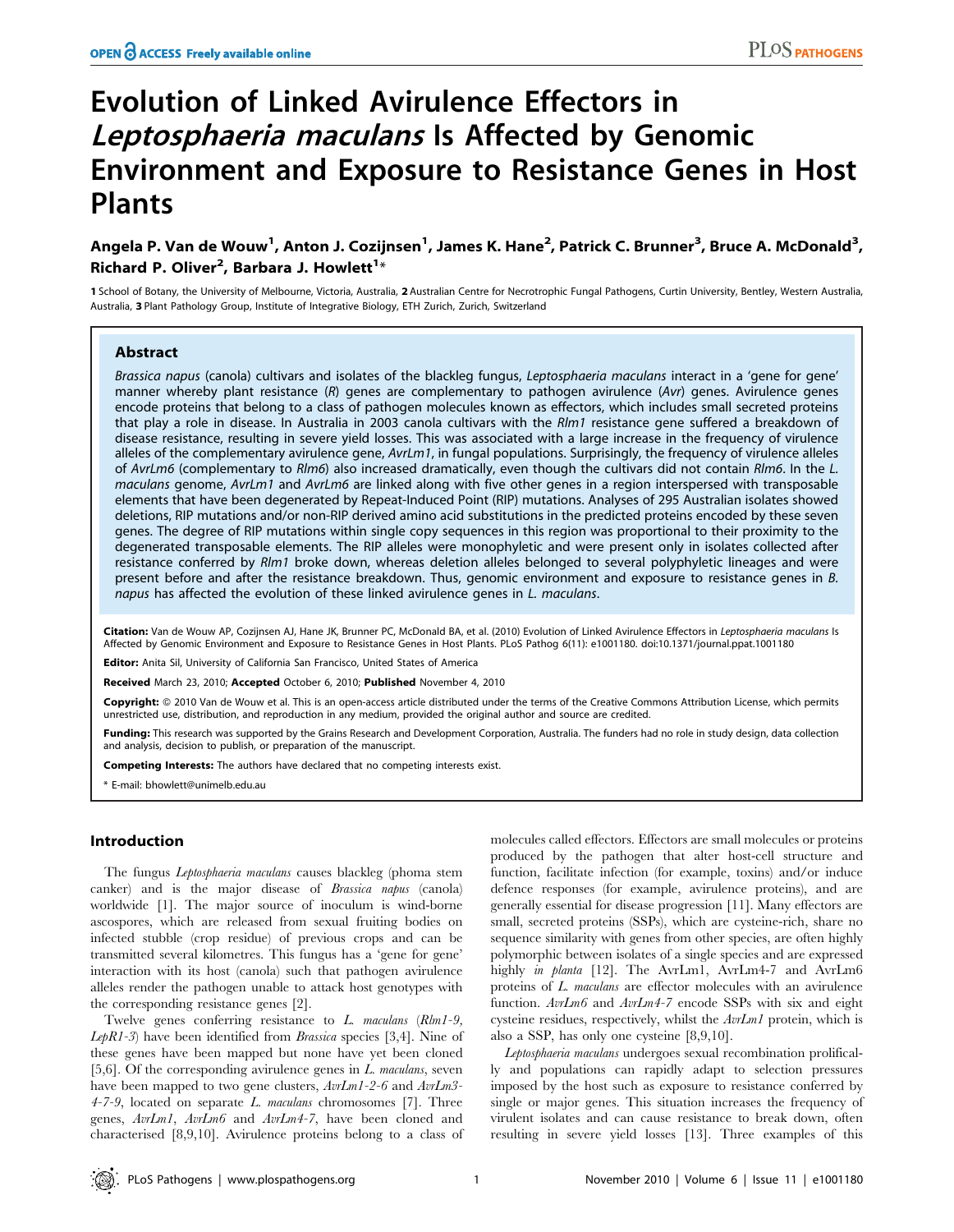### Author Summary

The fungus Leptosphaeria maculans causes blackleg, the major disease of canola worldwide. Populations of this fungus rapidly adapt to selection pressures such as the extensive sowing of canola with particular disease resistance genes. This can lead to a breakdown of resistance and severe economic losses. We describe mutations in key fungal genes involved in the interaction with canola, and we report the first large scale study of evolutionary processes affecting such genes in any fungal plant pathogen. We relate these changes to the genomic environment of these genes and to the breakdown of disease resistance in canola.

breakdown are discussed below, the most dramatic one occurring in Australia in 2003.

Prior to 2000 the Australian canola industry relied on 'polygenic' cultivars with multiple resistance genes. Yield losses were generally low. In 2000, cultivars with major gene resistance, termed 'sylvestris' resistance, were released commercially and grown extensively in some areas of Australia. These cultivars were derived from a synthetic  $B$ . *napus* line produced by crossing the two progenitor species, B. oleracea subsp. alboglabra and an accession of B. rapa subsp. sylvestris that had a high level of resistance to L. maculans [14]. For several years these cultivars showed little or no disease but in 2003, resistance failed, resulting in up to 90% yield losses in the Eyre Peninsula, South Australia, costing the industry between \$5–10 million AUD [15,16]. These cultivars contained resistance genes Rlm1 and RlmS, suggesting that both sources of resistance failed simultaneously [17]. After 2004, these cultivars were withdrawn from sale although they were still grown in yield trial sites around Australia. A similar but less dramatic situation occurred in France when resistance conferred by Rlm1 was rendered ineffective within five years of commercial release of Rlm1-containing cultivars [13,18]. Another breakdown of resistance was observed in field trial experiments in France that had been designed to assess the durability of a resistance gene Rlm6. In these experiments B. napus lines containing Rlm6 were sown into L. maculans-infected stubble of a Rlm6–containing line over a four year period [19]. After three years of this contrived selection, the frequency of virulence in fungal populations towards Rlm6 was so high that this resistance was rendered ineffective and the lines suffered extremely high levels of disease.

The three avirulence genes,  $AvrLm1$ ,  $AvrLm6$  and  $AvrLm4-7$ , cloned from L. maculans are located within AT-rich, gene-poor regions that are riddled with degenerated copies of transposable elements [8,9,10]. These transposable elements appear to have been inactivated via repeat-induced point (RIP) mutations [20]. RIP is an ascomycete-specific process that alters the sequence of multicopy DNA. Nucleotide changes CpA to TpA and TpG to TpA are conferred during meiosis, often generating stop codons, thereby inactivating genes [21]. Additionally, RIP mutations have been inferred bioinformatically in various transposable elements throughout the L. maculans genome and in  $AvLm6$  [22].  $AvLm1$ and AvrLm6 are genetically linked and different types of mutations leading to virulence have been reported. The entire AvrLm1 locus was deleted in 285 of 290 (98%) isolates that were virulent towards  $Rlm1$  [20]. Fudal et al. characterised the  $AvLm6$  locus in a different set of 105 isolates, most of which were cultured from Rlm6– containing lines during the field trial in France described above [22,23]. Deletions and RIP were responsible for virulence in 45 (66%) and 17 (24%) isolates, respectively, that were virulent towards the Rlm6 gene [22].

In this paper we relate changes in the types and frequencies of mutations in genes including  $AvLm1$  and  $AvLm6$  to the selection pressure imposed by extensive regional sowing of B. napus cultivars with sylvestris resistance.

# Results

# Virulence of Australian isolates of L. maculans and analysis of mutations at AvrLm1 and AvrLm6

In preliminary experiments to see if the breakdown of 'sylvestris resistance' in B. napus seen in the field [15] correlated with changes in frequency of virulence towards  $Rlm1$  in individual  $L$ . maculans isolates, 11 isolates collected prior to the breakdown (before 2004) and 12 isolates collected after the breakdown (2004 onwards) were screened for virulence on  $B$ . napus cultivars  $Q2$  (with  $R/m3$ ) and Columbus (Rlm1, Rlm3). Cotyledons of 14 day old plants were inoculated with individual isolates and symptoms were scored 17 days later. All isolates were virulent on the susceptible control, cv. Q2. Ten of the 11 isolates collected prior to 2004 were avirulent on the Rlm1-containing cultivar, Columbus. However, seven of ten isolates collected from 2004 onwards were virulent towards Rlm1 (Table 1). A subset of these isolates was inoculated onto the B. napus cultivar Aurea ( $Rlm6$ ). Of seven of the 11 isolates collected prior to 2004, only one was virulent towards Rlm6. However, of 12 isolates collected from 2004 onwards, eight were virulent towards  $Rlm6$  (Table 1). These results suggested that there was a significant change in frequencies of virulent alleles of  $AvrLm1$  and  $AvrLm6$ associated with breakdown of 'sylvestris resistance'. These isolates were then genotyped at the  $AvLm1$ ,  $AvLm6$  and mating type loci using PCR-based screening [20,22,24] and as expected, the virulence phenotypes corresponded with  $avLm1$  and /or  $avLm6$ genotypes (Table 1).

Changes in allele frequencies were then examined in a total of 295 Australian isolates. Of these 137 were collected between 1987 and 2003, prior to the breakdown of sylvestris resistance, whilst the remaining 158 isolates were collected between 2004 and 2008, after the resistance breakdown (Table S1). These isolates were collected from stubble of a range of canola cultivars with different resistance genes. One third of the isolates had a deletion of AvrLm1 (Table 2), whilst 63% had the allele of isolate v23.1.3, whose genome has been sequenced. Alleles of this isolate hereafter are referred to as wild type alleles (e.g.  $AvIm1-0$ ). As expected, isolates with  $AvrLm1-0$  were avirulent towards  $Rlm1$  (Tables 1 and 2). The remaining eight isolates comprised four alleles with coding sequence changes conferring non-synonymous substitutions  $(I^{125}K$  and/or  $H^{155}Y$ ). Isolates harbouring these alleles were avirulent on the  $Rlm1$ - containing B. napus line (Table 1). Thirteen alleles of AvrLm6 were detected (Table 2). AvrLm6 was deleted in  $20\%$  of isolates, thus conferring virulence towards  $R/m6$ , whilst 24% had the allele of the sequenced isolate and conferred avirulence towards Rlm6 (Tables 1 and 2). Other isolates virulent towards the Rlm6-containing cultivar had alleles with stop codons conferred by base changes reminiscent of RIP mutation. Accordingly, allele sequences were analysed by RIPCAL, a software tool that visualises the physical distribution of RIP mutation and reports a RIP dominance score indicating the degree of RIP in each sequence. Sequences with RIP dominance scores .1 are highly RIP-affected having a high proportion of CpA to TpA, or TpG to TpC RIP mutations [25]. RIPCAL analysis did not detect RIP in any AvrLm1 alleles, but detected RIP in seven AvrLm6 alleles. These RIP mutations resulted in numerous nonsynonymous changes as well as premature stop codons (between 4 and 6), which were within all RIP-affected alleles (Table 2). Southern hybridisation results suggest that there is only a single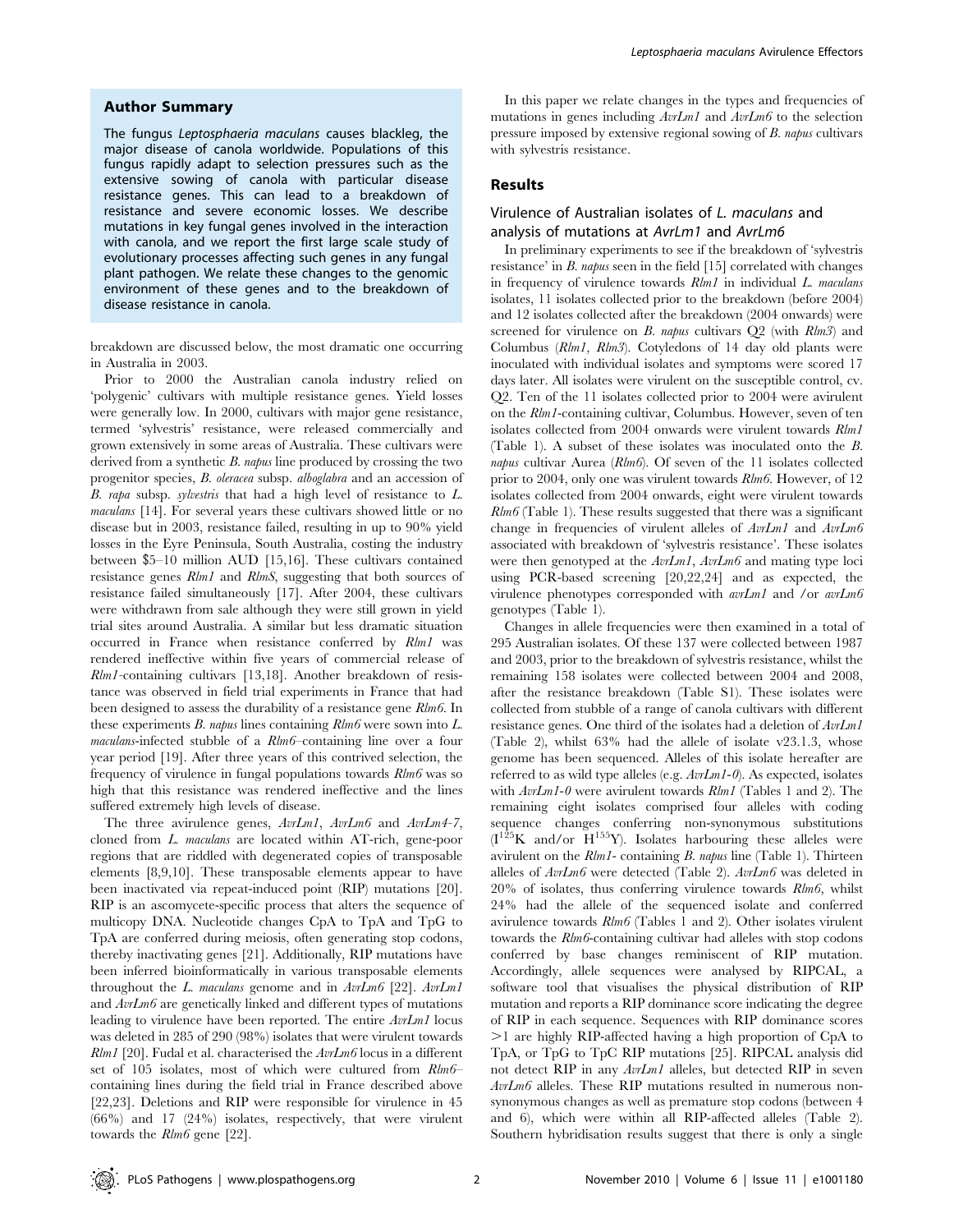Table 1. Pathogenicity of Australian isolates of Leptosphaeria maculans on cotyledons of Brassica napus cultivars Q2 and Columbus and B. juncea cv. Aurea.

| Isolate         | Cultivar                                 |           | <b>Genotype<sup>a</sup></b> |                       |             |                    |                |                |
|-----------------|------------------------------------------|-----------|-----------------------------|-----------------------|-------------|--------------------|----------------|----------------|
|                 | $Q2$ ( $Rlm3$ )                          |           |                             | Columbus (Rlm1, Rlm3) |             | Aurea (Rlm5, Rlm6) |                |                |
|                 | Path. score                              | Phenotype | Path. score                 | Phenotype             | Path. score | Phenotype          | AvrLm1 allele  | AvrLm6 allele  |
|                 | Pre sylvestris breakdown (before 2004)   |           |                             |                       |             |                    |                |                |
| LM535           | 6.5                                      | Vir       | 2.6                         | Avir                  | Not tested  |                    | 0              | $\mathbf 0$    |
| 1317            | 6.4                                      | Vir       | 1.9                         | Avir                  | Not tested  |                    | $\pmb{0}$      | $\mathbf 0$    |
| LM752           | 4.5                                      | Vir       | 1.2                         | Avir                  | 1.5         | Avir               | 0              | $\mathbf{1}$   |
| LM526           | 6.5                                      | Vir       | 1.4                         | Avir                  | 2.3         | Avir               | $\mathbf 0$    | $\mathbf{1}$   |
| LM641           | 6.6                                      | Vir       | 1.4                         | Avir                  | Not tested  |                    | 0              | $\mathbf{1}$   |
| LM749           | 6.5                                      | Vir       | 1.8                         | Avir                  | 1.0         | Avir               | $\pmb{0}$      | $\mathbf{1}$   |
| GA <sub>2</sub> | 7.0                                      | Vir       | 1.5                         | Avir                  | 1.6         | Avir               | 0              | 3              |
| IBCN18          | 7.0                                      | Vir       | 2.3                         | Avir                  | 6.7         | Vir                | $\mathbf{1}$   | del            |
| V <sub>4</sub>  | 7.1                                      | Vir       | 1.3                         | Avir                  | Not tested  |                    | $\mathbf{1}$   | del            |
| LM691           | 7.0                                      | Vir       | 1.1                         | Avir                  | 1.2         | Avir               | $\overline{3}$ | $\pmb{0}$      |
| IBCN17          | 6.7                                      | Vir       | 6.6                         | Vir                   | 1.6         | Avir               | del            | $\pmb{0}$      |
|                 | Post sylvestris breakdown (2004 onwards) |           |                             |                       |             |                    |                |                |
| 04P017          | 6.2                                      | Vir       | 1.3                         | Avir                  | 1.5         | Avir               | 0              | $\mathbf{1}$   |
| 04P042          | 5.7                                      | Vir       | 1.2                         | Avir                  | 1.3         | Avir               | $\pmb{0}$      | $\mathbf{1}$   |
| 04S005          | 7.0                                      | Vir       | 7.8                         | Vir                   | 1.8         | Avir               | del            | $\pmb{0}$      |
| 04S014          | 7.0                                      | Vir       | 7.2                         | Vir                   | 1.6         | Avir               | del            | $\mathbf{1}$   |
| 05P032          | 7.0                                      | Vir       | 6.5                         | Vir                   | 6.4         | Vir                | del            | $\overline{2}$ |
| 05P033          | 6.5                                      | Vir       | 6.7                         | Vir                   | 6.0         | Vir                | del            | $\overline{2}$ |
| 05P034          | 7.0                                      | Vir       | 6.7                         | Vir                   | 5.6         | Vir                | del            | $\overline{2}$ |
| 06S013          | 4.8                                      | Vir       | 7.1                         | Vir                   | 4.1         | Vir                | del            | 6              |
| 06S039          | 5.8                                      | Vir       | 6.9                         | Vir                   | 4.6         | Vir                | del            | 8              |
| 06P042          | 7.0                                      | Vir       | 1.6                         | Avir                  | 3.6         | Vir                | $\mathbf 0$    | 9              |
| 06P039          | 7.0                                      | Vir       | 1.1                         | Avir                  | 4.1         | Vir                | 0              | 9              |
| 06P040          | 7.0                                      | Vir       | 1.3                         | Avir                  | 4.8         | Vir                | $\mathbf{1}$   | del            |

Cotyledons of 14 day old seedlings were infected with spores of individual isolates. Mean pathogenicity scores (Path. score) were determined by assessing 40 inoculation sites at 17 dpi. Isolates with Path. scores  $\leq$ 3.9 are classified as avirulent whilst those with Path. scores  $\geq$ 4.0 are classified as virulent. <sup>a</sup>Alleles as described in Table 2.

doi:10.1371/journal.ppat.1001180.t001

copy of the  $AvIm6$  locus within isolates harbouring the RIP alleles (Figure S1). The remaining alleles of AvrLm6 (AvrLm6-1, -2,-3 and - 4) harboured single or few nucleotide changes leading to synonymous or amino acid substitutions  $(G^{123}C, K^{127}E, F^{54}L)$ compared to isolate v23.1.3 (AvrLm6-0). These amino acid substitutions were generated via non-RIP like mutations (henceforth referred to as non-RIP amino acid substitutions). Isolates harbouring  $AvI_m6-1$ ,  $AvI_m6-3$  or  $AvI_m6-4$  alleles were avirulent towards cv. Aurea, whilst the four isolates harbouring the AvrLm6- 2 allele  $(G^{123}C)$  were virulent (Table 1).

No RIP-affected alleles were present in isolates collected prior to the breakdown of sylvestris resistance. However, the 158 isolates collected after the breakdown had seven AvrLm6 RIP alleles (frequency of 8.9%) and there was a very large increase in the frequency of deletion alleles of  $AvrLm1$  (22.6 to 41.8%) and  $AvrLm6$  $(4.4 \text{ to } 38.7)$ . This was a nine-fold increase in frequency of  $\frac{avLm}{6}$ (Table S2). Thirty four (11.5%) isolates had deletions of both AvrLm1 and AvrLm6 and only one of these isolates was collected prior to the breakdown. All 295 isolates were grouped into four genotypic classes (AvrLm1, AvrLm6; AvrLm1, avrLm6; avrLm1, Avrlm6; avrLm1, avrlm6). The frequency of  $AvI_m1$ ,  $AvI_m6$  isolates was 73.7% prior

to the breakdown, but decreased to 37.3% afterwards (Table 3). Conversely, the frequency of  $\frac{avLm}{}$ ,  $\frac{avLm}{}$  isolates was only 0.8% prior to the breakdown, but increased to 28.5% afterwards.

Nine of the 14 isolates harbouring RIP alleles (64%) had a deletion allele at the AvrLm1 locus and all these isolates were cultured from stubble of cultivars with sylvestris resistance. Additionally, all four isolates harbouring the virulent AvrLm6-2 allele ( $G^{123}C$ ) had a deletion allele at  $AvLm1$  (Table S3). When the isolates cultured from 2004 onwards were categorised in terms of the stubble from which they were derived, all those cultured from 'sylvestris stubble' had the  $\arctan I$  allele (Table 3) as expected, due to the presence of Rlm1 in these cultivars [17]. Conversely, only 15% of isolates cultured from stubble of polygenic cultivars, which do not have *Rlm1* nor *Rlm6*, had the *avrLm1* allele. The frequency of avrLm6 was 38.7% in isolates cultured from 'polygenic' stubble, compared to 68.7% of isolates cultured from 'sylvestris' stubble (Table 3). For all comparisons of isolates, there were no significant differences in allele frequencies at the mating type locus. Since the mating-type locus is not under selection pressure, a 1:1 ratio of each allele suggests that sampling of isolates has been random (data not shown).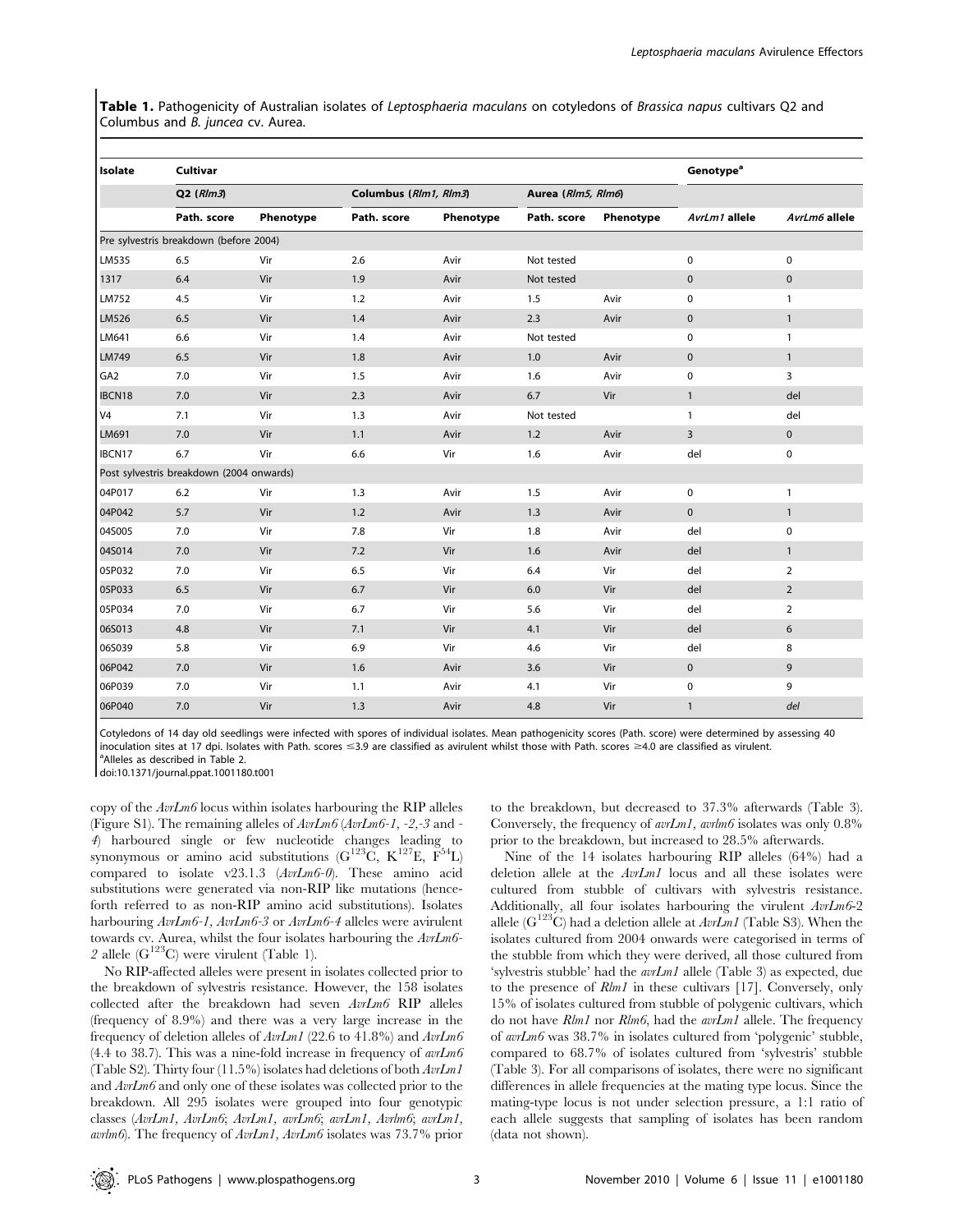Table 2. Alleles of AvrLm1, AvrLm6, LmCys1 and LmCys2 in 295 Australian isolates of Leptosphaeria maculans.

| Gene <sup>a, b</sup> | Allele         | <b>Isolates</b><br>(frequency %) |                    | Nucleotide changes <sup>c</sup> |                      | <b>Coding sequence</b><br>changesd | <b>RIP</b><br>dominance<br>score <sup>e</sup> |              |
|----------------------|----------------|----------------------------------|--------------------|---------------------------------|----------------------|------------------------------------|-----------------------------------------------|--------------|
|                      |                |                                  | No.<br><b>Type</b> |                                 |                      |                                    |                                               |              |
|                      |                |                                  |                    | CpA to<br><b>TpA</b>            | TpG to<br><b>TpA</b> | Other                              |                                               |              |
| AvrLm1               | $\mathbf{0}$   | 185 (62.8)                       | $\mathbf{0}$       | $\mathbf{0}$                    | $\mathbf{0}$         | $\mathbf{0}$                       |                                               | $\mathbf 0$  |
|                      | $\mathbf{1}$   | 9(3.0)                           | $\mathbf{1}$       | 0                               | $\pmb{0}$            | $1$ (T to A)                       | $I^{125}K$                                    | $\pmb{0}$    |
|                      | $\overline{2}$ | 1(0.3)                           | $\overline{2}$     | $\mathbf 0$                     | $\mathbf 0$          | $2$ (T to A, G to T)               | $I^{125}K$                                    | $\pmb{0}$    |
|                      | 3              | 2(0.7)                           | $\overline{2}$     | $\mathbf{1}$                    | $\mathbf 0$          | $1$ (T to A)                       | $I^{125}$ K, $H^{155}$ Y                      | $\mathbf 0$  |
|                      | $\overline{4}$ | 1(0.3)                           | $\overline{3}$     | $\mathbf{1}$                    | $\mathbf{0}$         | $2$ (T to A, G to T)               | $I^{125}K$ , $H^{155}Y$                       | $\mathbf 0$  |
|                      | del            | 97 (32.9)                        | deletion           |                                 |                      |                                    |                                               | <b>NC</b>    |
| AvrLm6               | $\mathbf{0}$   | 70 (23.7)                        | $\mathbf{0}$       | $\mathbf 0$                     | $\mathbf 0$          | $\mathbf 0$                        |                                               | $\pmb{0}$    |
|                      | $\mathbf{1}$   | 134 (45.4)                       | $\mathbf{1}$       | 0                               | $\mathbf{1}$         | $\pmb{0}$                          | SYN                                           | $\pmb{0}$    |
|                      | $\overline{2}$ | 4(1.4)                           | $\overline{2}$     | $\pmb{0}$                       | $\mathbf{1}$         | $1$ (G to T)                       | G <sup>123</sup> C                            | $\pmb{0}$    |
|                      | 3              | 4(1.4)                           | $\overline{2}$     | 0                               | $\mathbf{1}$         | 1 (A to G)                         | $K^{127}E$                                    | $\mathbf 0$  |
|                      | $\overline{4}$ | 2(0.7)                           | $\overline{3}$     | $\mathbf 0$                     | $\mathbf{1}$         | 2 (T to C, A to G)                 | $F^{54}L, K^{127}E$                           | $\pmb{0}$    |
|                      | 5              | 1(0.3)                           | 38                 | 10                              | 15                   | 13 (all G to A or C to T)          | 16 N-S, 5 SC                                  | 3.6          |
|                      | 6              | 1(0.3)                           | 41                 | 11                              | 13                   | 17 (all G to A or C to T)          | 22 N-S, 4 SC                                  | 3.0          |
|                      | $\overline{7}$ | 3(1.0)                           | 42                 | 11                              | 14                   | 17 (all G to A or C to T)          | 21 N-S, 4 SC                                  | 2.8          |
|                      | 8              | 3(1.0)                           | 41                 | 14                              | 15                   | 12 (all G to A or C to T)          | 21 N-S, 6 SC                                  | 9.7          |
|                      | 9              | 3(1.0)                           | 46                 | 18                              | 12                   | 16 (all G to A or C to T)          | 18 N-S, 6 SC                                  | 7.5          |
|                      | 10             | 1(0.3)                           | 42                 | 13                              | 13                   | 16 (all G to A or C to T)          | 20 N-S, 5 SC                                  | 3.3          |
|                      | 11             | 2(0.7)                           | 46                 | 13                              | 14                   | 19 (all G to A or C to T)          | 25 N-S, 5 SC                                  | 3.9          |
|                      | del            | 67(22.8)                         | deletion           |                                 |                      |                                    |                                               | NC           |
| LmCys1               | 0              | 52 (17.6)                        | $\mathbf 0$        | 0                               | 0                    | $\mathbf 0$                        |                                               | 0            |
|                      | $\mathbf{1}$   | 238 (80.7)                       | $\mathbf{1}$       | $\pmb{0}$                       | $\mathbf 0$          | 1 (A to C)                         | $N^{121}H$                                    | $\mathbf{0}$ |
|                      | $\overline{2}$ | 2(0.7)                           | 3                  | 0                               | 0                    | 3 (A to G, A to G, C to G)         | SYN, N <sup>121</sup> G, Q <sup>134</sup> E   | $\mathbf 0$  |
|                      | 3              | 2(0.7)                           | 4                  | $\mathbf 0$                     | $\mathbf 0$          | 4 (A to G, C to G, A to G, A to G) | SYN, T <sup>53</sup> A, N <sup>121</sup> G    | $\mathbf{0}$ |
|                      | 4              | 1(0.3)                           | 63                 | 32                              | 12                   | 19 (all G to A or C to T)          | 26 N-S, 18 SC                                 | 7.3          |
| LmCys2               | $\mathbf{0}$   | 293 (99.3)                       | $\mathbf{0}$       | $\mathbf{0}$                    | $\mathbf 0$          | $\mathbf 0$                        |                                               | $\mathbf 0$  |
|                      | del            | 2(0.7)                           | deletion           |                                 |                      |                                    |                                               | <b>NC</b>    |

<sup>a</sup>The reference sequences are AM084345 (designated as AvrLm1-0), AM2539336 (AvrLm6-0) and GU332625 (LmCys1-0) and GU332629 (LmCys2-0) in isolate v23.1.3 [8,9].<br>Psizes of amplified products were 676 bp for AvrLm1.0, 751 b bSizes of amplified products were 676 bp for AvrLm1-0, 751 bp for AvrLm6-0, 667 bp for LmCys1-0 and 1050 bp for LmCys2-0.

Deletions were confirmed by Southern analysis of selected isolates (Figure S1).

d SYN, synonymous amino acid substitutions; N-S, non-synonymous substitutions; SC, premature stop codons; NC = Not calculated.<br>Callelo sequences were applysed by PIPCAL for the presence of PIP mutations [25]. All sequences

<sup>e</sup>Allele sequences were analysed by RIPCAL for the presence of RIP mutations [25]. All sequences were compared to the wild-type allele (designated -0). RIP dominance scores of  $>1$  are highly RIP-affected, whilst scores of 0 reflect the absence of RIP.

doi:10.1371/journal.ppat.1001180.t002

Table 3. Changes in the frequency of the profile of alleles of AvrLm1 and Avrlm6 of Leptosphaeria maculans isolates before and after the breakdown of 'sylvestris resistance' and in relation to stubble source of isolates.

| Genotype       | Number of isolates (frequency %) |              | Number of isolates (frequency %) <sup>a</sup> |                                |  |  |  |
|----------------|----------------------------------|--------------|-----------------------------------------------|--------------------------------|--|--|--|
|                | before 2004                      | 2004 onwards | Polygenic <sup>b</sup>                        | <b>Sylvestris</b> <sup>b</sup> |  |  |  |
| AvrLm1, AvrLm6 | 101 (73.7)                       | 59 (37.3)    | 43 (53.8)                                     | 0(0)                           |  |  |  |
| AvrLm1, avrLm6 | 5(3.6)                           | 33 (20.9)    | 25(31.2)                                      | 0(0)                           |  |  |  |
| avrLm1, AvrLm6 | 30 (21.9)                        | 21(13.3)     | 6(7.5)                                        | 15(31.3)                       |  |  |  |
| avrLm1, avrLm6 | (0.8)                            | 45 (28.5)    | 6(7.5)                                        | 33 (68.7)                      |  |  |  |

<sup>a</sup>Only isolates collected between 2004 and 2008 were analysed.

<sup>b</sup>Polygenic and sylvestris refers to the resistance of cultivars from which isolates were cultured.

doi:10.1371/journal.ppat.1001180.t003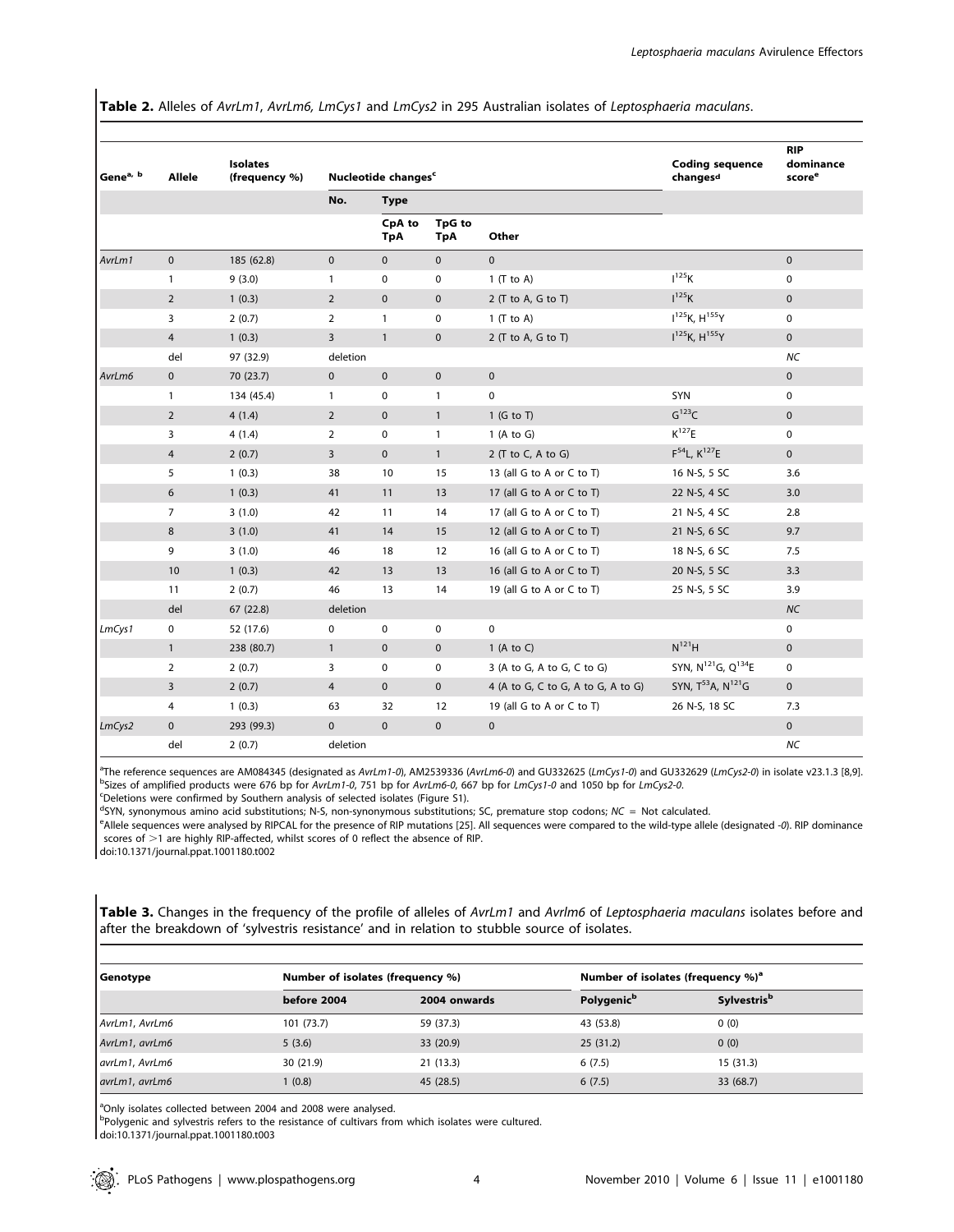# Characteristics of the genomic environment of AvrLm1 and AvrLm6

Because of the marked difference in the AvrLm1 and AvrLm6 allele frequencies before and after the breakdown of sylvestris resistance, the region flanking these genes was characterised to identify any features that might have influenced allele frequency. A 520 kb AT-rich genomic region bordered by AvrLm1 and LmCys2 (Figure 1A) was examined. Part of this region has been described previously in isolate v23.1.3 [8] and includes two additional genes encoding SSPs, *LmCys1* and *LmCys2*. Three other genes, *LmTrans*, LmGT and LmMFS were present; LmCys1, LmTrans, LmGT, LmMFS and  $LmCys2$  have been reported previously [8,9] but sequence data are only in the form of BAC clones. The features of the proteins are listed below and in Table S4.

The predicted LmCys1 protein (220 aa) contained eight cysteine residues and its single match was to a 'secreted in xylem' Six1 effector (also known as Avr3) of Fusarium oxysporum (26% identity, 40% similarity, accession number CAE55870.1) [26]. The predicted LmCys2 protein (247 aa), also containing eight cysteine residues, had no matches within the NCBI database. Both LmCys1 and LmCys2 were predicted to be secreted with signal peptides of 19 and 18 aa, respectively. To determine whether LmCys1 and LmCys2 were expressed highly in planta, which would be expected of genes encoding effector-like proteins, quantitative reverse transcriptase PCR (RT-PCR) analyses were performed. Transcript levels of  $LmCys1$  and  $LmCys2$  in planta were six times higher than those of actin at seven days after inoculation of cotyledons of a susceptible B. napus cultivar (Figure 2).  $LmCys1$  and  $LmCys2$  were expressed at 0.1 and 0.01 times, respectively, that of actin in seven day in vitro cultures. Similar results were obtained with a second isolate (data not shown). This extremely high level of expression in planta compared to in vitro is similar to that seen for AvrLm1 and AvrLm6 (Figure 2) [8]. These characteristics (small cysteine-rich secreted proteins with no or few matches in databases and high in planta expression) strongly suggested that  $LmCys1$  and  $LmCys2$ , like  $AvrLm1$  and  $AvrLm6$ , encode effector-like proteins.

The LmTrans protein (373 aa) contained a DDE superfamily endonuclease domain predicted to be involved in efficient DNA transposition, and its best match was a putative transposase from Stagonospora nodorum (61% identity, 68% similarity, accession number CAD32687.1). The predicted LmGT protein (414 aa) was a putative glycosyltransferase with best matches to hypothetical protein PTRG 04076 of Pyrenophora tritici-repentis (89% identity, 95% similarity, EDU46914.1). The LmMFS protein (591 aa) belonged to the Major Facilitator Superfamily (MFS). This protein had best matches to putative protein SNOG\_04897 from S. nodorum (74% identity, 82% similarity, EAT87288.2).



Figure 1. Location of the genes and non-coding, non-repetitive regions analysed from a 520 kb region of the Leptosphaeria maculans genome located on a 2.6 Mb chromosome in isolate v23.1.3. (A) Schematic representation of the AvrLm1-LmCys2 genomic region whereby highly-repetitive sequences with low GC content (red) flank single copy sections with high GC content (white). Four genes encoding small-secreted proteins, AvrLm1, AvrLm6, LmCys1 and LmCys2, were sequenced from 295 Australian isolates, whilst the remaining three genes and four non-coding, non-repetitive regions (NC1-4) were sequenced in 84 of the 295 isolates. Repeat-induced point (RIP) mutations were detected in AvrLm6, LmCys1, LmTrans and two non-coding, non-repetitive regions (NC3 and NC4) (black). (B) Location of single-copy sequences relative to the flanking repetitive regions. Within each of the two single copy regions(black) analysed, the frequency of RIP alleles and distribution of RIP mutations decreased in a 5' to 3'gradient (arrows). The single copy region (149 bp) between NC3 and AvrLm6 was not analysed and so the gradient arrow is discontinuous. \* denotes a repeat region (620 bp) directly upstream of NC3 that is highly RIP-affected. doi:10.1371/journal.ppat.1001180.g001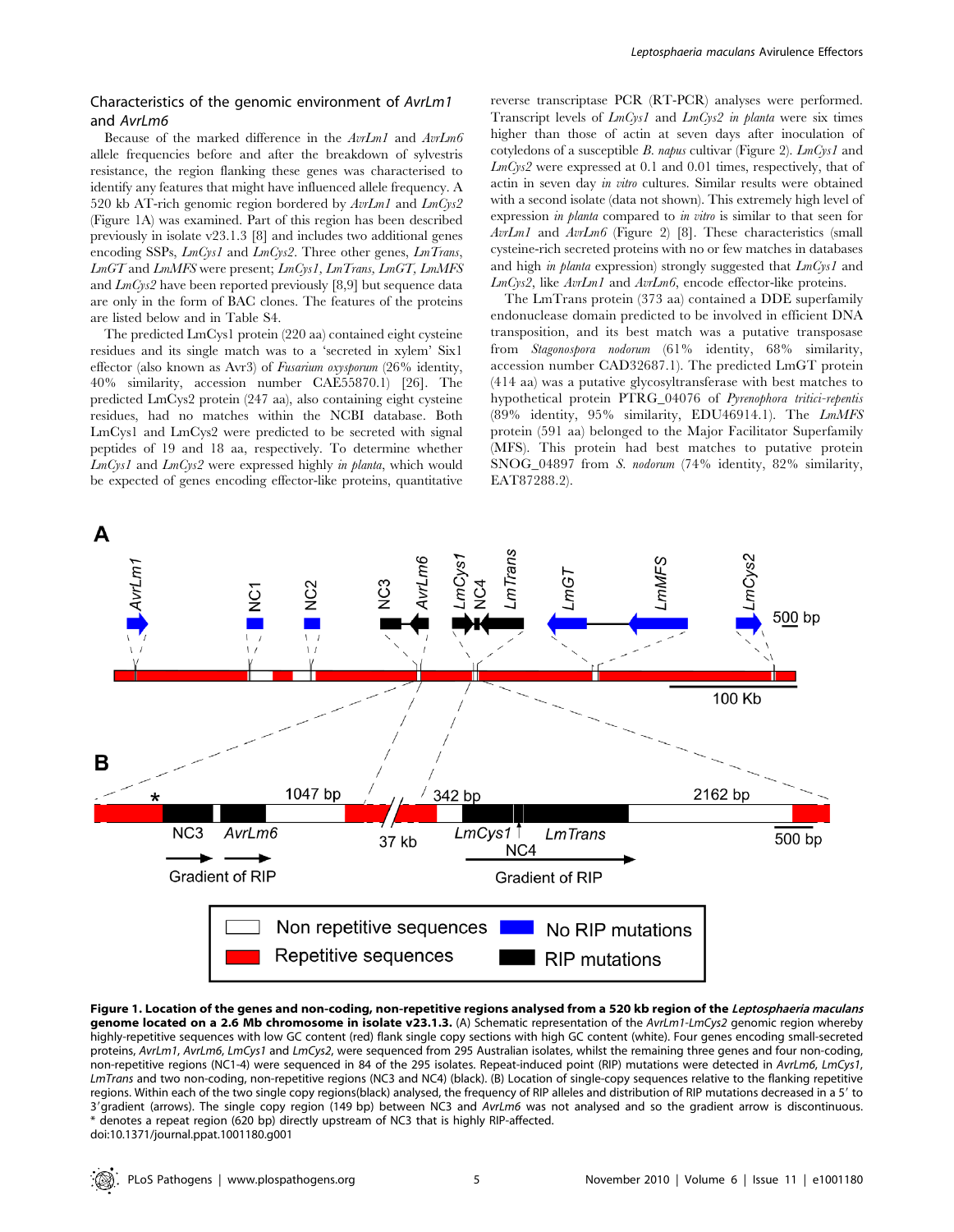

Figure 2. Quantitative reverse transcriptase (RT)-PCR analyses of AvrLm6, AvrLm1, LmCys1 and LmCys2. At least 100 fold changes in expression were observed for each gene in planta compared to in vitro growth. RNA was prepared from seven day old cultures of isolates with the wild type alleles AvrLm6-0, AvrLm1-0, LmCys1-0 and LmCys2-0, which were growing in 10% V8 juice. Additionally RNA was prepared from cotyledons of B. napus cv. Beacon 7 dpi with the same isolates. Two isolates were used. Transcript levels of each gene were compared to those of L. maculans actin within each sample. Data points are the average expression of each gene relative to actin determined from the two isolates, and three technical replicates for each sample. Expression relative to actin is presented as a log scale (Y-axis). Standard errors are represented. doi:10.1371/journal.ppat.1001180.g002

Since  $LmCys1$  and  $LmCys2$  had effector-like properties and thus putative roles in the plant-fungal interaction, these genes were sequenced in the 295 isolates. Five and two alleles were detected for  $LmCys1$  and  $LmCys2$ , respectively (Table 1), including the wild type alleles obtained from published BAC sequences. RIPCAL analysis showed that only one isolate, which was collected after the breakdown of sylvestris resistance had a RIP allele of LmCys1, and there were no deletion alleles, whereas there were no RIP alleles of LmCys2, but two isolates collected before breakdown of sylvestris resistance had a deletion of LmCys2 (Table 1). Overall, the frequencies of individual alleles ranged from 99% for  $LmCys2-0$  to 0.3% for AvrLm1-4. The 295 isolates comprised 34 haplotypes based on alleles of AvrLm1, AvrLm6, LmCys1 and LmCys2 (Table S3).

Four non-coding, non-repetitive regions (Figure 1A) ranging in size between 247 and 657 bp were analysed, to see whether single copy non-coding regions, like the single copy genes, were affected by RIP mutation. These regions and the three other genes LmTrans, LmGT and LmMFS in this region (Figure 1A) were sequenced in a subset of 84 of the 295 isolates, which included isolates representing all 34 haplotypes described above (Table S3). Three, four, 14 and two alleles were detected for NC1, NC2, NC3 and NC4, respectively, whilst two, one, and three alleles were detected for *LmTrans*, *LmGT* and *LmMFS*, respectively (Table 4 and Table S5). The mutations giving rise to the alleles of NC1, NC2 and LmMFS were single non-RIP-like nucleotide substitutions (both synonymous and non-synonymous), and single base pair deletions. No polymorphisms were detected in LmGT and no RIP alleles were detected for NC1, NC2, LmMFS or LmGT. A single isolate had RIP alleles for NC4 and  $LmTrans$  in addition to NC3,  $Av/Lm6$  and LmCys1. The NC3 region had an extremely high frequency of RIP mutation and the ten RIP alleles were all associated with AvrLm6 RIP alleles. Based on all seven genes and four non-coding regions, 51 haplotypes were identified among the 84 isolates (Table S6).

# Distribution and extent of RIP mutations

The distribution and degree of RIP mutation across each allele of each gene was determined. This was represented as a ratio of the number of mutated CpA and TpG sites relative to number of potential RIP sites in isolate v23.1.3 in a 100 bp rolling window. The seven RIP alleles of  $AvLm6$  had the highest frequency of RIP towards the 3' end (Figure 3A). The frequency of RIP was higher within the 3' UTR and the exons, than in the introns and 5' UTR (Figure 3B). The ten RIP alleles of NC3 and single RIP allele of  $LmCys1$  showed the highest frequency of RIP at their 5' ends, whilst RIP mutations were evenly distributed throughout the single  $RIP$  allele of  $LmTrans$  (Figure S2), the latter gene being the furthest 3' characterised single copy sequence affected by RIP mutation within the AvrLm1-LmCys2 genomic region (Figure 3C). The NC3- Avrlm6 and LmCys1-NC4-LmTrans single copy regions in which RIP mutations were detected, were separated by 37 kb of repetitive elements (Figure 1B). Both these single copy regions were closer to upstream repetitive elements  $(< 342$  bp) than to downstream repetitive elements  $(>1$  kb) (Figure 1B). The degree of RIP within these single copy regions was proportional to their proximity to repetitive elements, and thus a gradient of RIP mutations was apparent in a  $5'$  to  $3'$  direction (Figures 1B and 3B).

Since amongst these single copy regions the degree of RIP mutations was highest in NC3, a repeat region (620 bp) directly upstream was analysed to see if it was severely RIP-affected and thus might act as a point of 'leakage' of RIP into NC3 and AvrLm6 (Figure 1B). BLAST analysis of the genomic sequence of isolate v23.1.3 revealed 293 copies of this repeat. RIPCAL analysis showed that the repeat directly upstream of NC3 was amongst the most highly RIP-affected copy of that repeat in the genome.

# Transcription of AvrLm1, AvrLm6, LmCys1 and LmCys2 alleles

The mutations of AvrLm1, AvrLm6, LmCys1 and LmCys2 (deletions or RIP mutations including stop codons) would be expected to lead to lack of transcription of these alleles. This hypothesis was assessed in a range of isolates seven days after inoculation of cotyledons of B. napus cv. Beacon, which all the isolates could attack. Primers designed to amplify 500–700 bp products within the coding region of these genes were used in endpoint RT-PCR (Table 5). Isolates with either  $AvLm1-0$  or  $AvLm1-$ 1 allele had an AvrLm1 transcript of the appropriate size. As expected, isolates with the deletion allele had no transcript. The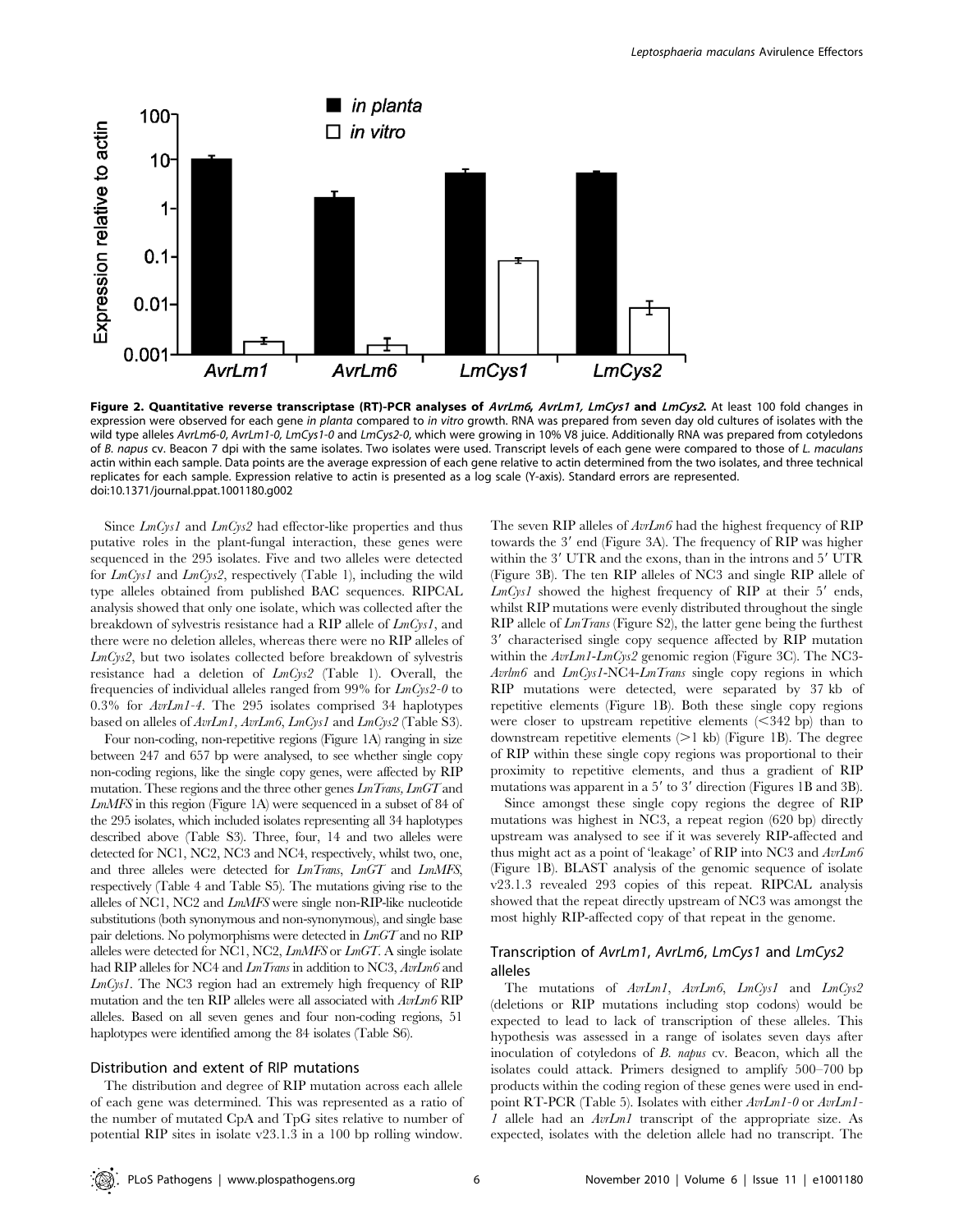Table 4. Nucleotide changes in non-coding, non-repetitive regions within the AvrLm1-LmCys2 genomic region in Australian isolates of Leptosphaeria maculans.

| Region <sup>a, b</sup> | Allele         | <b>Number of isolates</b><br>(frequency %) |              | <b>Nucleotide changes</b> |                 | <b>RIP dominance score</b> |                     |  |  |
|------------------------|----------------|--------------------------------------------|--------------|---------------------------|-----------------|----------------------------|---------------------|--|--|
|                        |                |                                            | No.          | <b>Type</b>               |                 |                            |                     |  |  |
|                        |                |                                            |              | CpA to TpA                | TpG to TpA      | Other                      |                     |  |  |
| NC <sub>1</sub>        | $\mathbf 0$    | 64 (76.2)                                  | $\mathbf 0$  | $\mathbf 0$               | $\mathbf 0$     | $\mathbf 0$                | $\mathbf 0$         |  |  |
|                        | $\mathbf{1}$   | 1(1.2)                                     | $\mathbf{1}$ | 0                         | 0               | $1$ ( C to G)              | 0                   |  |  |
|                        | $\overline{2}$ | 19 (22.6)                                  | $\mathbf{1}$ | $\mathbf 0$               | $\mathbf 0$     | $1$ (T to C)               | $\mathbf 0$         |  |  |
| NC <sub>2</sub>        | 0              | 53 (63.1)                                  | 0            | 0                         | 0               | 0                          | 0                   |  |  |
|                        | $\mathbf{1}$   | 27(32.1)                                   | $\mathbf{1}$ | $\mathbf 0$               | $\mathbf 0$     | $1$ (T to A)               | $\mathbf 0$         |  |  |
|                        | $\overline{2}$ | 1(1.2)                                     | $\mathbf{1}$ | 0                         | 0               | 1 (A to T)                 | 0                   |  |  |
|                        | 3              | 3(3.6)                                     | 3            | $\mathbf 0$               | $\mathbf 0$     | 1 (T to A, del G, del T)   | $\mathsf{O}\xspace$ |  |  |
| NC3                    | 0              | 67 (79.6)                                  | 0            | 0                         | 0               | $\mathbf 0$                | $\mathbf 0$         |  |  |
|                        | $\mathbf{1}$   | 1(1.2)                                     | $\mathbf{1}$ | $\mathbf 0$               | $\mathbf 0$     | $1$ (T to C)               | $\mathbf 0$         |  |  |
|                        | $\overline{2}$ | 1(1.2)                                     | $\mathbf{1}$ | 0                         | 0               | 1 (A to G)                 | 0                   |  |  |
|                        | 3              | 1(1.2)                                     | $\mathbf{1}$ | $\mathbf 0$               | $\mathbf 0$     | $1$ (C to G)               | $\mathsf{O}\xspace$ |  |  |
|                        | 4              | 2(2.4)                                     | 28           | 9                         | $\overline{7}$  | 12 (all G to A or C to T)  | 1.5                 |  |  |
|                        | 5              | 1(1.2)                                     | 29           | 9                         | $\overline{7}$  | 13 (all G to A or C to T)  | 1.5                 |  |  |
|                        | 6              | 1(1.2)                                     | 29           | 9                         | $\overline{7}$  | 13 (all G to A or C to T)  | 1.3                 |  |  |
|                        | $\overline{7}$ | 1(1.2)                                     | 30           | 9                         | $7\overline{ }$ | 14 (all G to A or C to T)  | 1.5                 |  |  |
|                        | 8              | 1(1.2)                                     | 38           | 13                        | 12              | 13 (all G to A or C to T)  | 3.6                 |  |  |
|                        | 9              | 1(1.2)                                     | 34           | 9                         | 11              | 14 (all G to A or C to T)  | 2.0                 |  |  |
|                        | 10             | 1(1.2)                                     | 38           | 13                        | 11              | 14 (all G to A or C to T)  | 3.0                 |  |  |
|                        | 11             | 2(2.4)                                     | 39           | 9                         | 12              | 18 (all G to A or C to T)  | 2.1                 |  |  |
|                        | 12             | 3(3.6)                                     | 40           | 9                         | 12              | 19 (all G to A or C to T)  | 2.1                 |  |  |
|                        | 13             | 1(1.2)                                     | 29           | 8                         | 8               | 12 (all G to A or C to T)  | 1.6                 |  |  |
| NC4                    | 0              | 83 (98.8)                                  | 0            | 0                         | 0               | $\mathbf 0$                |                     |  |  |
|                        | $\mathbf{1}$   | 1(1.2)                                     | 9            | 4                         | 0               | 5 (all G to A or C to T)   | 4.0                 |  |  |

These isolates represented all 34 haplotypes based on AvrLm1, AvrLm6, LmCys1 and LmCys2 alleles.

<sup>a</sup>The reference sequences are CT485790 (designated as NC1-0), CT485667 (NC2-0), CT485649 (NC3-0) and CT485669 (NC4-0) identified from isolate v23.1.3 [8,9].  $^{\rm b}$ The sizes of the amplified products were 517 bp for NC1-0, 496 bp for NC2-0, 657 bp for NC3-0 and 139 bp for NC4-0.

doi:10.1371/journal.ppat.1001180.t004

AvrLm6-0, AvrLm6-1 or AvrLm6-2 alleles were expressed, whilst the RIP alleles, AvrLm6-6, AvrLm6-7, AvrLm6-8 or AvrLm6-9 were not. As expected, no expression of  $AvLm6$  or of  $LmCys2$  was detected in isolates with the deletion alleles of these genes. Isolates with  $LmCys1-0$ ,  $LmCys1-1$  or  $LmCys1-2$  alleles had an  $LmCys1$  transcript, whilst the isolate with the RIP allele,  $LmCys1-4$ , did not. Actin transcripts were detected in all isolates.

#### Rate of mutations of genes

To determine the rates of mutations, genes were analysed by phylogeny-based likelihood ratio tests (LRT) implemented in the program HyPhy [27]. These tests suggested that nucleotides of AvrLm1 and LmMFS mutated at a constant rate, i.e. mutations did not deviate significantly  $(p = 0.544)$  from a clock-like rate of evolution. In contrast, an accelerated mutation rate was detected for AvrLm6 and LmCys1 loci  $(P<0.001)$  compared to expectations under constant (i.e. clock-like) evolution. However, when RIP alleles were excluded, mutations evolved at a clock-like rate (Table 6). Genetic divergence between haplotypes was calculated using Molecular Evolutionary Genetics Analysis (MEGA) software [28]. Relative rates of sequence evolution of non-RIP alleles were much lower than those of RIP alleles (Table 6). To determine whether the seven proteins were undergoing positive

selection, the rates of non-synonymous and synonymous substitutions were compared. All RIP alleles were excluded from this analysis since they contained multiple stop codons. Evolution of codon changes within AvrLm1 and LmCys1 was best explained by a model of positive selection, as shown by a likelihood ratio test implemented using two complementary approaches, the sitewise likelihood-ratio (SLR) and phylogenetic analysis by maximum likelihood (PAML) methods (Table 7). This interpretation was supported by the finding of positive selection at a single codon site in AvrLm1 and at three sites in LmCys1 (Table 7). Analysis of the AvrLm6 protein using the SLR approach suggested a single amino acid (codon 54) may be undergoing positive selection; however, this finding was not supported by the PAML analysis. Similar analyses could not be performed on LmCys2, LmGT or LmTrans as these genes had fewer than three alleles.

# Evolution and phylogenetic relationships of RIP and deletion alleles

Two hypotheses for the evolution of RIP alleles, monophyly (having a single origin or having evolved only once) and polyphyly (multiple origins or having evolved several times independently) were tested by comparing tree topologies using the Kishino–Hasegawa (KH) test [29]. For both the Maximum Parsimony (MP) and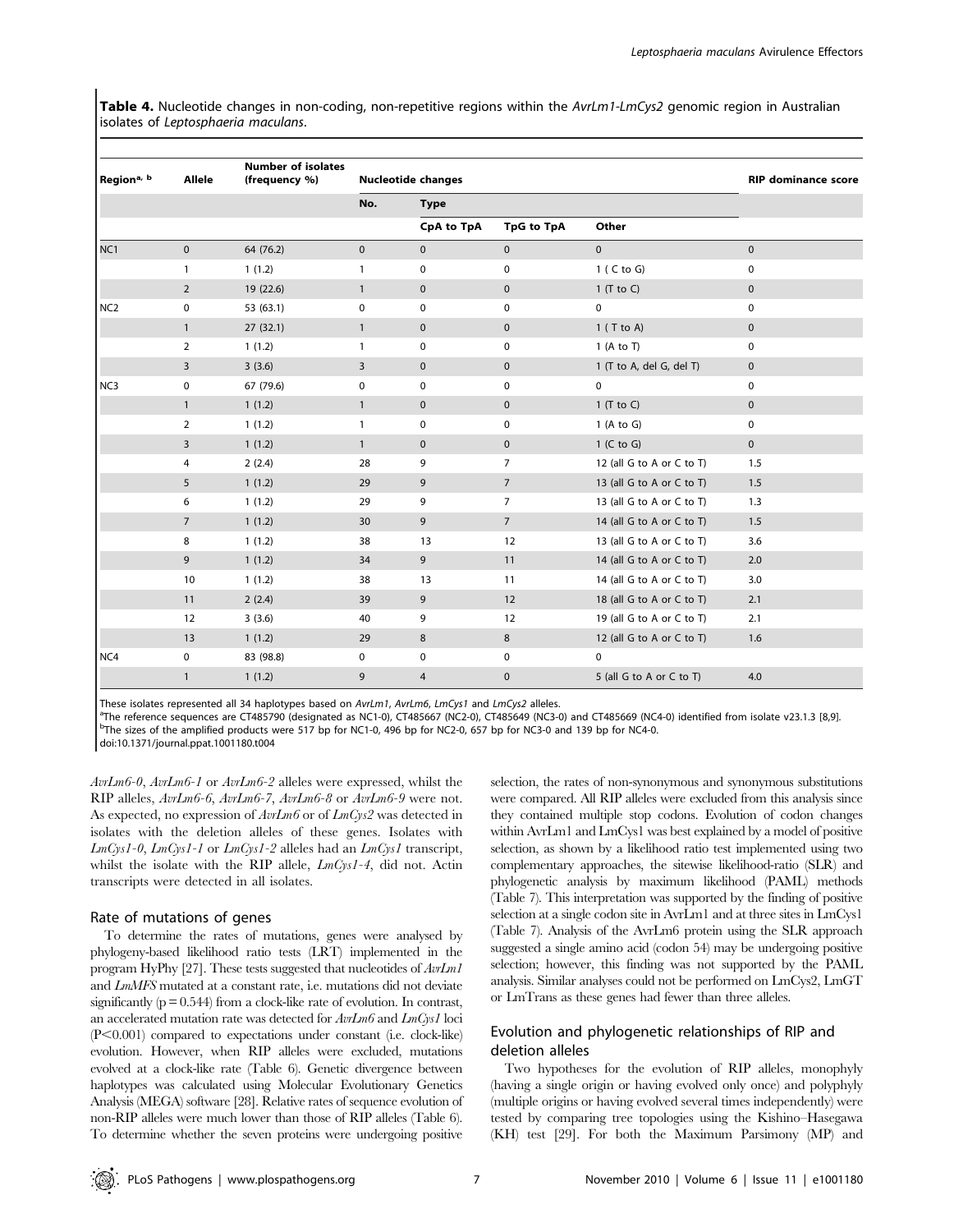

Figure 3. Distribution of RIP mutations across the AvrLm1-LmCys2 genomic region in Leptosphaeria maculans. (A) The ratio of mutated CpA or TpG sites within the seven AvrLm6 RIP alleles compared to the number of available CpA and TpG nucleotides present in the wild type AvrLm6-0 allele over a 100 bp window. Regions where greater than 50% of potential RIP sites are mutated are highlighted in red. There is a higher proportion of RIP mutations towards the 5' end of the region (3' end of the AvrLm6 gene). AvrLm6-0, -1, -2, -3 and -4 alleles do not display RIP mutations. (B) The average ratio of RIP mutations within the untranslated regions (UTRs), exons and introns for the seven RIP alleles of AvrLm6 relative to the number of potential RIP sites in the wild type sequence. The 3' UTR and exons are undergoing the highest frequency of RIP. (C) The number of RIP alleles for each of the genes and non-coding, non-repetitive (NC) regions analysed across the AvrLm1-LmCys2 genomic region in 84 isolates (see also Figure S2). The number of RIP alleles is highest for NC3 and decreases in the genes and non coding regions downstream, consistent with RIP occurring in a directional manner.\* represent RIP alleles of AvrLm6 that are not transcribed and that confer a virulence phenotype on an Rlm6-containing cultivar. The remaining RIP alleles of AvrLm6 were not tested for virulence towards Rlm6. doi:10.1371/journal.ppat.1001180.g003

Maximum Likelihood (ML) approach, trees based on the assumption of a monophyletic origin of RIP alleles performed significantly better than those based on polyphyletic origin (Table 8). The phylogenetic relationship of all detected haplotypes is depicted in Figure 4. The RIP and non-RIP associated alleles form two distinct clusters, supporting the hypothesis of a single origin of RIP alleles. In contrast, haplotypes associated with gene deletions are associated with multiple clades of the tree and have probably arisen several times.

# Discussion

# Selection pressure on frequencies of AvrLm1 and AvrLm6 alleles is imposed by extensive sowing of cultivars with Rlm1 resistance

Breakdown of disease resistance has been observed in other plant fungal pathogen systems where fungal populations evolve rapidly (for review see [30]). In the canola- L. maculans interaction described here, strong selection pressure was exerted on the AvrLm1 locus, due to extensive sowing of sylvestris cultivars with Rlm1, which was consistent with the finding of a rapid increase in the frequency of isolates with virulent (avrLm1) alleles after the breakdown of resistance. Surprisingly the frequency of isolates virulent (with the avrLm6 allele) towards Rlm6 increased, although cultivars with polygenic or with sylvestris resistance have not been shown to contain Rlm6 [17,31]. The linkage and genomic location of  $AvLm1$  and  $AvLm6$  may have led to a selective sweep whereby selection at  $AvrLm1$  affected the frequency of avrLm6 alleles through 'hitchhiking'. Thus strong selection imposed by widespread deployment of a plant resistance gene that favors a complementary effector allele in a pathogen could affect evolution of closely-linked effector genes. It is intriguing that in France recurrent sowing of Rlm6-containing cultivars in localised field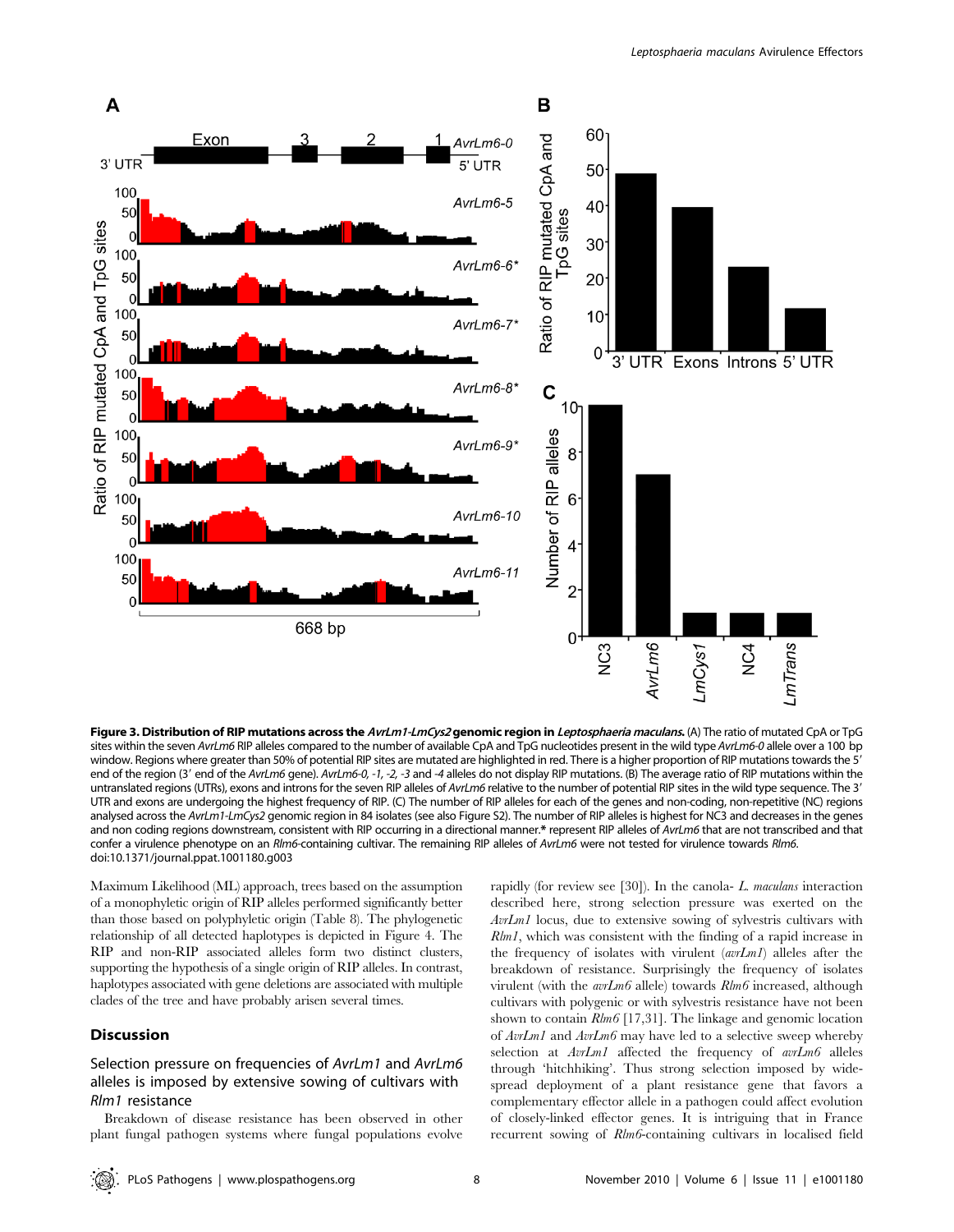Table 5. Expression analysis of AvrLm1, AvrLm6, LmCys1 and LmCys2 alleles in Leptosphaeria maculans isolates in planta.

| <b>Isolate</b> | Genotype (allele) |                |                |               |                                | Gene expression (7 days post inoculation) |        |        |        |  |
|----------------|-------------------|----------------|----------------|---------------|--------------------------------|-------------------------------------------|--------|--------|--------|--|
|                | AvrLm1            | AvrLm6         | LmCys1         | LmCys2        | AvrLm1                         | AvrLm6                                    | LmCys1 | LmCys2 | actin  |  |
| 05P031         | 0                 |                | 0              | 0             | $^{+}$                         | $+$                                       | $+$    | $^{+}$ | $\pm$  |  |
| 06P042         | $\mathcal{O}$     | 9 <sup>a</sup> |                | $\mathcal{O}$ | $+$                            | $\qquad \qquad \longleftarrow$            | $+$    | $+$    | $+$    |  |
| 04P012         |                   | 0              |                | 0             | $^{+}$                         | $+$                                       | $+$    | $^{+}$ | $^{+}$ |  |
| 06P040         | $\mathbf{1}$      | del            |                | 0             | $+$                            |                                           | $+$    | $+$    | $^{+}$ |  |
| IBCN18         | $\mathbf{1}$      | del            | $\overline{2}$ | del           | $+$                            | $\overline{\phantom{0}}$                  | $+$    |        | $^{+}$ |  |
| 05P033         | del               | $\overline{2}$ | $\mathbf{1}$   | 0             | $\qquad \qquad \longleftarrow$ | $+$                                       | $+$    | $+$    | $^{+}$ |  |
| 05P034         | del               | 2              |                | 0             |                                | $+$                                       | $+$    | $+$    | $+$    |  |
| 06S013         | del               | 6 <sup>a</sup> |                | $\mathcal{O}$ | $\overline{\phantom{a}}$       | $\qquad \qquad \longleftarrow$            | $+$    | $+$    | $^{+}$ |  |
| 06S014         | del               | $7^a$          |                | 0             |                                |                                           | $+$    | $+$    | $^{+}$ |  |
| 06S039         | del               | $8^a$          | $4^a$          | 0             |                                |                                           |        | $^{+}$ | $^{+}$ |  |

Cotyledons of 14 day old seedlings of Brassica napus cv. Beacon were infected with conidia of individual L. maculans isolates. Seven days post inoculation, tissue was harvested and RNA extracted from 20 inoculation sites per isolate. Expression of genes was determined using end point RT-PCR. '+' band of expected size. '-' no band. <sup>a</sup>alleles associated with RIP.

doi:10.1371/journal.ppat.1001180.t005

trials led to an increase in  $\arct{um6}$  isolates and a corresponding increase in isolates avirulent at the  $AvrLm1$  locus [19]. This difference may be due to the different targets of selection pressure - Rlm6 in France and Rlm1 in our study.

This situation whereby selection pressure on one gene affected allele frequencies of another may be partly due to the presence of these two effector genes in a repeat-rich region, where there is a low recombination frequency. Effectors in other fungi are present in repeat-rich regions. In the rice blast fungus, Magnaporthe oryzae, avirulence gene Avr-Pita is located 48 bp from telomere repeats whilst  $Avr1-C039$  is associated with transposable elements [32,33]. An avirulence gene (SIX1) of Fusarium oxysporum f.sp. lycopersici is flanked by transposable elements [34] and other effectors are localised on a single, transposon-rich chromosome [35]. Toxinencoding genes, Tox3 and ToxA, are located next to repetitive elements in Stagonospora nodorum [36,37,38] and effectors are in repeat-rich regions of the genome of the oomycete, Phytophthora infestans [39]. In the sequenced isolate of L. maculans, AvrLm1 and AvrLm6 are located amongst multiple copies of long terminal repeat retrotransposons, namely Pholy, Olly, Polly and Rolly, which are generally incomplete. Furthermore the distribution and number of these elements within this genomic location varies considerably between isolates [20,22]. The presence of effector genes within such regions is suggested to promote their adaptation and diversification when exposed to strong selection pressure [40]. Rep and Kistler have speculated that the presence of highly repetitive regions containing transposons, may promote mutation of resident effector genes [41].

Table 6. Analysis for the presence of a molecular clock, and relative rates of sequence evolution for genes within the AvrLm1-LmCys2 genomic region of Leptosphaeria maculans.

| Gene       | Analysis of molecular clocks (HyPhy) <sup>a</sup> |             |           | Relative rates of substitution (MEGA) b |                         |                                                               |
|------------|---------------------------------------------------|-------------|-----------|-----------------------------------------|-------------------------|---------------------------------------------------------------|
|            | LogLh-no clock                                    | LogLh-clock | p-value   | Interpretation                          | <b>Nucleotide (K2P)</b> | Interpretation                                                |
| AvrLm1     | $-1073.67$                                        | $-1077.13$  | 0.544     | Clock-like                              | 0.002(0.001)            |                                                               |
| AvrLm6     | $-1578.58$                                        | $-1633.62$  | < 0.001   | Accelerated                             | 0.051(0.006)            |                                                               |
| excl. RIPs | $-956.75$                                         | $-963.27$   | 0.111     | Clock-like                              | 0.003(0.001)            | Genetic distances <10 fold lower with RIP<br>alleles excluded |
| LmCys1     | $-1175.04$                                        | $-1240.44$  | < 0.001   | Accelerated                             | 0.046(0.006)            |                                                               |
| excl. RIPs | $-964.78$                                         | $-968.33$   | 0.311     | Clock-like                              | 0.005(0.002)            | Genetic distances <10 fold lower with RIP<br>alleles excluded |
| LmTrans    | <b>NC</b>                                         | <b>NC</b>   | <b>NC</b> | <b>NC</b>                               | 0.086(0.008)            |                                                               |
| excl. RIPs | NC                                                | <b>NC</b>   | <b>NC</b> | <b>NC</b>                               | <b>NC</b>               |                                                               |
| LmGT       | <b>NC</b>                                         | <b>NC</b>   | <b>NC</b> | <b>NC</b>                               | NC                      |                                                               |
| LmMFS      | $-2726.22$                                        | $-2729.52$  | 0.159     | Clock-like                              | 0.001(0.001)            |                                                               |
| LmCys2     | <b>NC</b>                                         | <b>NC</b>   | <b>NC</b> | <b>NC</b>                               | <b>NC</b>               |                                                               |

Presence of a molecular clock was analysed using a phylogeny-based likelihood ratio test.

MEGA was used to infer relative rates of sequence evolution by calculating means of genetic distances (Kimura-2-Parameter (K2P) between haplotypes. <sup>a</sup>

When RIP alleles were excluded from HyPhy analysis (excl. RIPs), p values for all genes became non-significant (clock-like).

<sup>b</sup>Since both HyPhy and MEGA approaches are phylogeny-based, a minimum of three distinct alleles are required for analysis. Genes with less than three alleles could not be analysed (NC).

doi:10.1371/journal.ppat.1001180.t006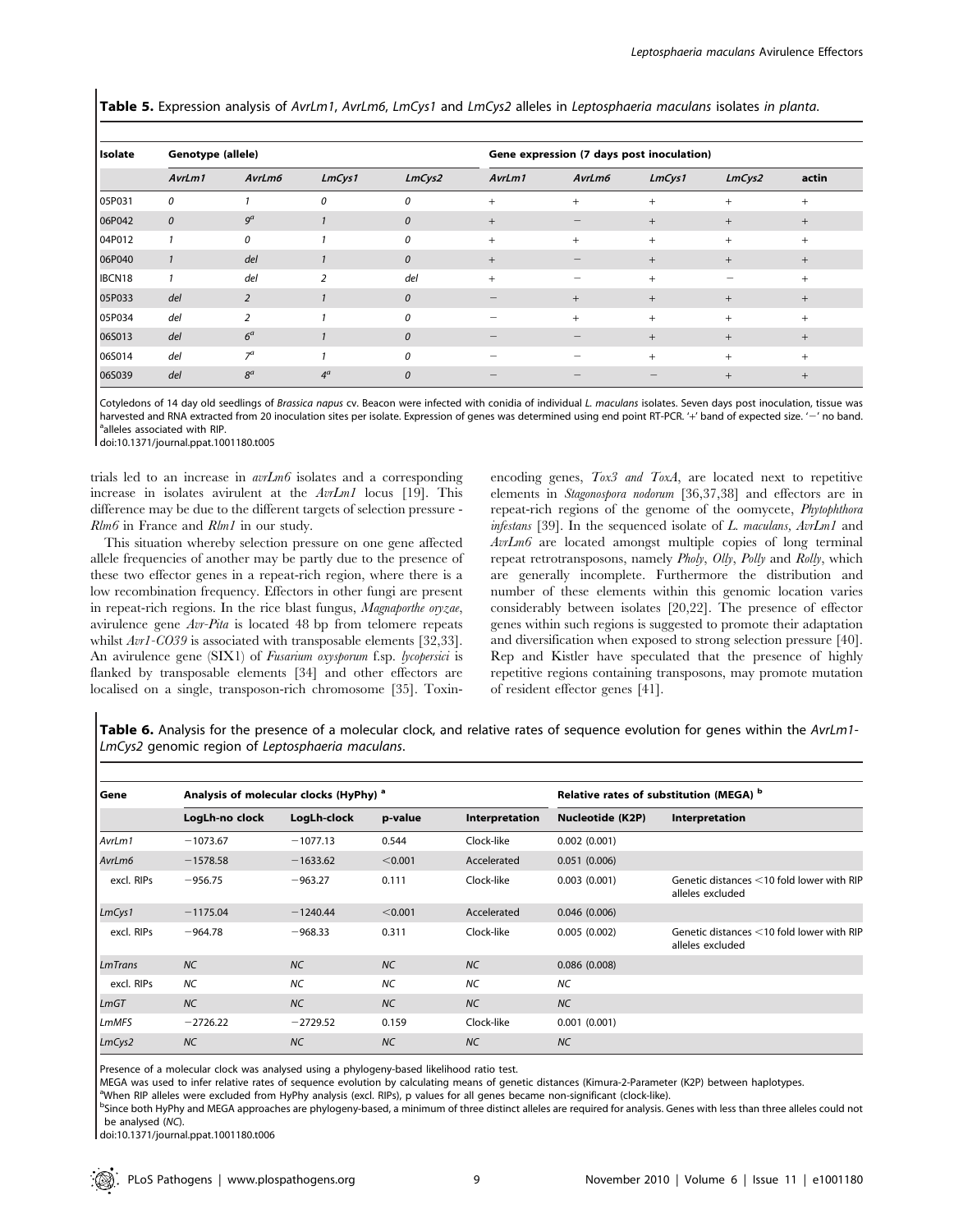Table 7. Analysis of positive selection on amino acids of proteins encoded within the AvrLm1-LmCys2 genomic region of Leptosphaeria maculans.

| <b>Protein</b> | SLR approach                      | PAML approach (M7 vs. M8) |                             |                          |                                      |                   |
|----------------|-----------------------------------|---------------------------|-----------------------------|--------------------------|--------------------------------------|-------------------|
|                | <b>Positively selected codons</b> | $P$ value                 | LRT statistics <sup>a</sup> | $P$ value                | <b>Positively selected</b><br>codons | $P$ value         |
| AvrLm1         | 125                               | 0.002                     | 8.126                       | 0.017                    | 125                                  | 0.001             |
| AvrLm6         | 54                                | 0.003                     | 0.214                       | 0.900                    | 54                                   | <b>NS</b>         |
| LmCys1         | 53                                | < 0.001                   | 24.018                      | < 0.001                  | 53                                   | 0.002             |
|                | 121                               | < 0.001                   |                             |                          | 121                                  | < 0.001           |
|                | 134                               | 0.002                     |                             |                          | 134                                  | < 0.001           |
| <b>LmTrans</b> | <b>NC</b>                         | -                         | <b>NC</b>                   | $\overline{\phantom{0}}$ | NC                                   | $\qquad \qquad -$ |
| LmGT           | <b>NC</b>                         | -                         | <b>NC</b>                   | $\qquad \qquad$          | <b>NC</b>                            |                   |
| <b>LmMFS</b>   | none                              | -                         | 0.00                        | 1.00                     | none                                 | $\qquad \qquad -$ |
| LmCys2         | <b>NC</b>                         | -                         | NC                          | $\qquad \qquad$          | NC                                   | $\qquad \qquad -$ |

Evidence for non-neutral selection was assessed by comparing the rate of non-synonymous and synonymous substitutions using two approaches, SLR and PAML [52,53]. These approaches are phylogeny-based and require a minimum of three distinct alleles for analysis, so values for LmTrans, LmGT and LmCys2 were not calculated (NC). For the PAML approach, the comparison included the likelihood estimates of the neutral null model (M7) and the alternative model of positive selection (M8). RIP alleles were excluded from these analyses since such alleles encode sequences with stop codons.  $NS = not$  significant.

<sup>a</sup>LRT statistics are compared against a  $\chi^2$  distribution with two degrees of freedom.

doi:10.1371/journal.ppat.1001180.t007

# Repeat-induced point mutations may be 'leaking' from adjacent inactivated transposable elements into single copy regions

The genes and non-coding regions undergoing RIP within the AvrLm1- LmCys2 gene region are single copy and therefore are not expected to be targeted by RIP. Two explanations for the presence of RIP mutations in these genes are as follows. Firstly, if these genes are the result of an ancestral duplication, RIP mutation may be acting directly on them. However, Fudal et al showed that no closely related paralogs of AvrLm6 exist in the genome of isolate v23.1.3 suggesting that RIP would not be targeting these

sequences due to a duplication event [22]. Alternatively, the AvrLm6 locus may be completely or partially duplicated in isolates where RIP was detected. However, southern hybridisations suggest only a single copy of the  $Avlm6$  locus in isolates where being targeted to this locus. A more likely explanation is that RIP mutations 'leak' from adjacent repetitive sequences. As RIP mutation is traditionally observed to be restricted to repetitive regions and not single copy regions, leakage of RIP mutation might occur within a relatively short distance of a RIP-affected repeat, as suggested by Fudal et al [22]. Indeed, this has been reported in N. crassa whereby leakage of RIP was detected in single copy sequences at least 930 bp from the boundary of neighbouring duplicated sequences [42]. This is consistent with our finding of a high frequency of RIP mutations in single copy regions of L. maculans with the degree of RIP mutation being proportional to the proximity of flanking repetitive elements. The potential 'leakage' of RIP mutations into closely linked effector genes highlights the power of this process to lead to major evolutionary changes to

RIP was detected, which does not support the possibility of RIP

Table 8. Hypothesis-testing of multiple (polyphyletic) vs. single (monophyletic) origin of RIP mutation-associated haplotypes of Leptosphaeria maculans.

| Tree                                                 | Tree score <sup>a</sup> | Score difference <sup>b</sup> | P      |  |  |  |  |
|------------------------------------------------------|-------------------------|-------------------------------|--------|--|--|--|--|
| Maximum parsimony (MP) (gaps treated as missing)     |                         |                               |        |  |  |  |  |
| Monophyletic origin of RIP                           | 15488                   | 10                            | < 0.01 |  |  |  |  |
| Polyphyletic origin of RIP                           | 15478                   | best                          |        |  |  |  |  |
| Maximum parsimony (MP) (gaps treated as fifth state) |                         |                               |        |  |  |  |  |
| Monophyletic origin of RIP                           | 15550                   | 32                            | < 0.01 |  |  |  |  |
| Polyphyletic origin of RIP                           | 15518                   | best                          |        |  |  |  |  |
| Maximum likelihood (ML)                              |                         |                               |        |  |  |  |  |
| Monophyletic origin of RIP                           | 15345                   | 58                            | < 0.01 |  |  |  |  |
| Polyphyletic origin of RIP                           | 15287                   | best                          |        |  |  |  |  |

Kishino–Hasegawa tests were used to assess different hypotheses of RIP evolution by comparing tree topologies as implemented in PAUP\*. The probabilities (P) of obtaining better trees were assessed using two-tailed tests, the full optimization criterion and 1000 bootstrap replicates.

<sup>a</sup>Tree scores refer to branch lengths for the tree topologies. For the maximum likelihood analysis, tree scores are given as -ln of branch length.

b'Best' refers to the 'shortest' tree, which is likely to be the most accurate.

doi:10.1371/journal.ppat.1001180.t008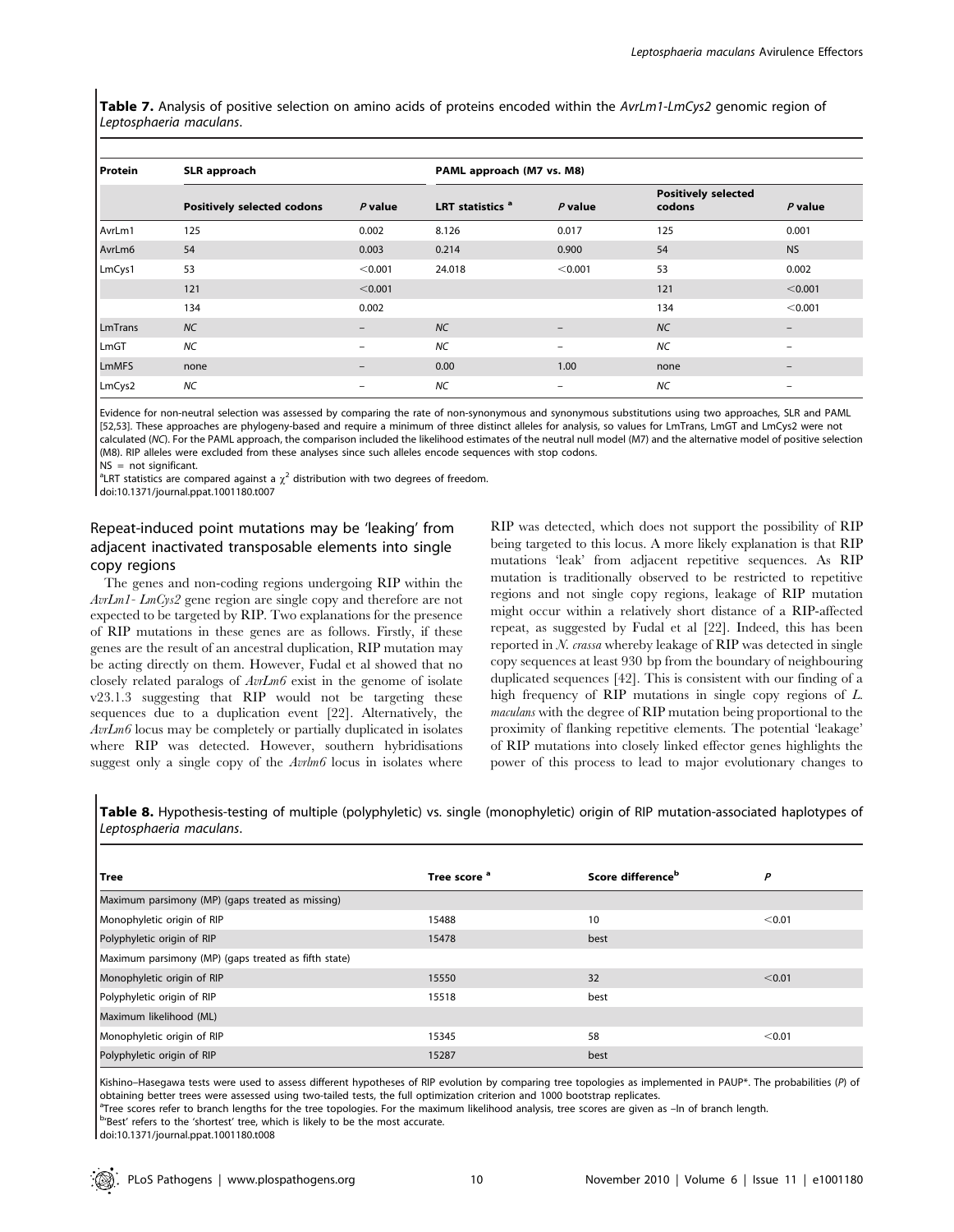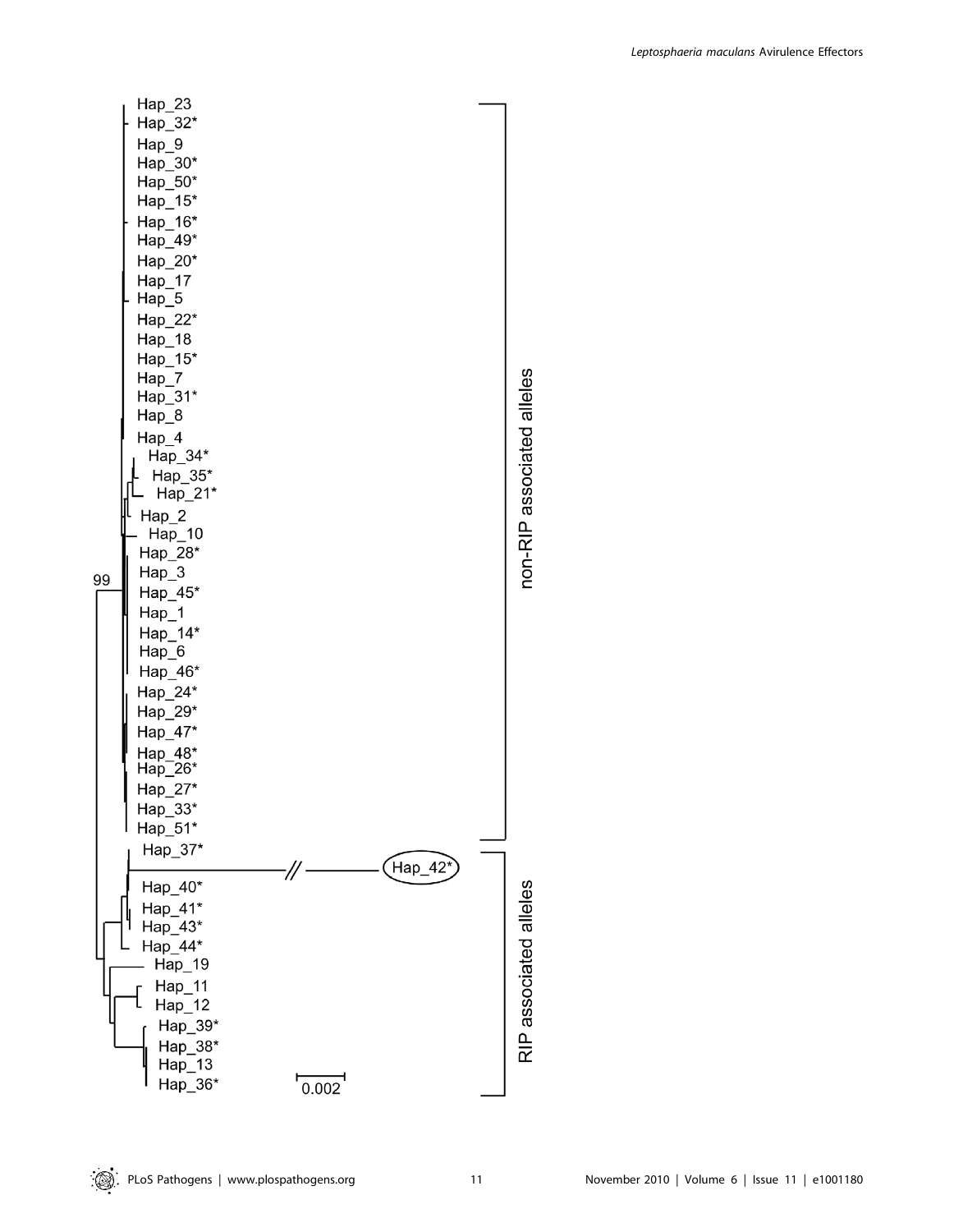Figure 4. Genetic diversity and phylogenetic relationships between haplotypes of Leptosphaeria maculans. Un-rooted strict consensus of 1000 ML trees (-ln L = 16381.75) constructed from the concatenated DNA sequences of the seven genes and four non-coding, non-repetitive regions of the AvrLm1-LmCys2 genomic region. All CpA to TpA and TpG to TpA nucleotide changes were removed from the data set prior to analysis. Haplotypes (see Table S6) associated with RIP alleles cluster in a distinct clade with high bootstrap support (99%), suggesting a single origin. In contrast, haplotypes related to deletion alleles (\*) are associated with multiple clades suggesting multiple origins. Note that RIP associated alleles have much longer branches (i.e. larger genetic distance) due to an accelerated evolution compared to non-RIP alleles (see Table 6). Haplotype 42 (circled) has RIP alleles at five of the loci examined (NC3, AvrLm6, LmCys1, NC4 and LmTrans), resulting in an exceptionally long branch. doi:10.1371/journal.ppat.1001180.g004

genes such as effectors that play an important role in the lifestyle of an organism.

# Deletion alleles of AvrLm1 and AvrLm6 had multiple origins whilst RIP alleles had a single origin

All haplotypes associated with RIP alleles of  $AvLm6$  and  $LmCys1$ appeared to have a single origin indicating that the event that led to the RIP occurred only once. Furthermore, haplotypes associated with the virulent  $AvI_m6-2$  allele (cysteine substitution) arose as a single clade. These single origins suggest that events leading to both the RIP mutations and non-RIP amino acid substitutions are much rarer than those leading to the deletion mutations. The RIP event occurred after the breakdown of sylvestris resistance, as isolates with RIP mutations were not detected before this time. This rapid appearance of RIP mutations is not unprecedented; such mutations have been shown to occur after one generation in L. maculans. When transformants with several tandemly linked copies of a hygromycin resistance gene were crossed with a wild type strain, none of the progeny were resistant to hygromycin due to the presence of multiple stop codons generated by RIP mutations in the hygromycin resistance gene [43].

Mutations associated with resistance to azole fungicides in Mycosphaerella graminicola also are derived from a single origin. Resistance emerged only once following strong selection due to widespread use of azole fungicides [44]. In both the M. graminicola and L. maculans examples, a similar phylogeny was found despite differences in origin and type of evolutionary pressure. In L.maculans haplotypes associated with deletion alleles conferring virulence towards AvrLm1 and AvrLm6 appeared to have a polyphyletic origin. Isolates with these deletions were detected prior to 2004 when the resistance breakdown occurred, albeit at a much lower frequency than afterwards. Haplotypes associated with deletion of both  $AvLm1$  and  $AvLm6$  might have been derived directly from the ancestral wild type rather than via the deletion of one gene followed by that of the second.

# Deletions, non-synonymous and RIP mutations can confer virulence

Deletions, RIP mutations and non-RIP amino acid substitutions conferred virulence at the AvrLm6 locus, whilst only deletions were responsible for virulence at the AvrLm1 locus. Similar types of mutations were detected in French populations of L. maculans isolates [22]. The finding of a virulence allele of  $AvI_m$  arising from a non-synonymous, non-RIP like mutation, of a glycine to cysteine substitution, was intriguing. In other avirulence proteins the loss rather than the gain of cysteine through non-synonymous substitutions confers virulence. For example, in the AVR4 protein of Cladosporum fulvum, loss of cysteine residues renders the isolate virulent towards tomato cultivars with the corresponding Cf-4 resistance gene [45]. The AvrLm6-2 allele of L. maculans gives rise to a protein with seven rather than six cysteine residues in the protein encoded by  $AvLm6-0$ . This latter protein is proposed to have two disulphide bridges between  $C^{109}$  and  $C^{130}$ , and  $C^{103}$  and  $C^{122}$  [8] on the basis of the SCRATCH disulphide bond prediction program [46]. The program predicts that the presence of the additional cysteine  $(C^{123})$  in the AvrLm6-2 allele would result in a third disulphide bridge, between  $C^{26}$  and  $C^{123}$ .

As well as the mechanisms leading to inactivation of alleles described above, some of the proteins were undergoing non-RIP amino acid substitutions which did not lead to a change in phenotype. Some of these mutations, in AvrLm1 and LmCys1, were the results of positive selection, which favours new mutations that confer a fitness advantage and thus lead to an increase in gene diversity [12,47]. Positive selection has been detected in pathogen effector genes including the avirulence gene that encodes NIP in Rhynchosporium secalis [47] and in genes encoding host-specific toxins such as S. nodorum ToxA [36,48]. In contrast to AvrLm1,  $AvLm6$  and  $LmCysI$ , the remaining genes in the 520 kb AT- rich region, including LmCys2 showed very little variation. Despite positive selection driving amino acid substitutions within some of the effector-like proteins, deletion and RIP mutations are by far the major mechanisms leading to virulence at the AvrLm1 and AvrLm6 loci.

## Materials and Methods

#### Brassica cultivars and Leptosphaeria maculans isolates

Stubble of cultivars of B. napus and B. juncea infested with L. maculans was collected each year from 1997 to 2008 from 25 locations across Australia (Table S1). For instance, stubble from a crop sown in 2003 was collected from the field in 2004 and isolates were then cultured from it. Cultivars with 'polygenic' resistance (Beacon, Dunkeld, Emblem, Grace, Hyden, Jade, Pinnacle, Skipton, Pinnacle and Tornado TT) had one or more Rlm genes, but none had Rlm1 nor Rlm6. The identity of resistance genes in some of these cultivars has been reported [44]. The category of 'sylvestris resistance' refers to cultivars (Surpass 400, Surpass 501TT, Surpass 603CL, 45Y77 and 46Y78) with resistance derived from *B. rapa* spp. *sylvestris* [14] have *Rlm1* and *RlmS* [17]. The category of 'juncea' resistance refers to cultivars and lines of B. juncea (cv. Dune and lines JC05002, JC05006 and JC05007). Stubble of the latter two categories was not collected prior to 2004. From 2004 onwards although cultivars with sylvestris resistance were withdrawn from sale, these lines were grown in yield trials across Australia, and stubble was collected from them. Isolates (287) were cultured from individual ascospores discharged from stubble collected the previous year as described previously [15]. In addition, eight Australian isolates collected in 1987 and 1988 were analysed. All isolates were maintained on 10% Campbell's V8 juice agar.

## Virulence testing

Virulence of a subset of isolates was tested on three B. napus and one B. juncea cultivars. The B. napus cv. Beacon and cv. Q2 are susceptible controls that all isolates could attack. Cultivar Columbus contains  $R/m1$  and  $R/m3$  and B. juncea cv. Aurea contains  $R/m5$  and  $R/m6$  [3]. No  $R/m1$ -only or  $R/m6$ -only cultivars were available. Cotyledons of 14-day old seedlings were wounded and inoculated with conidia of individual isolates representing different haplotypes for  $AvLm1$  and  $AvLm6$ . Symptoms were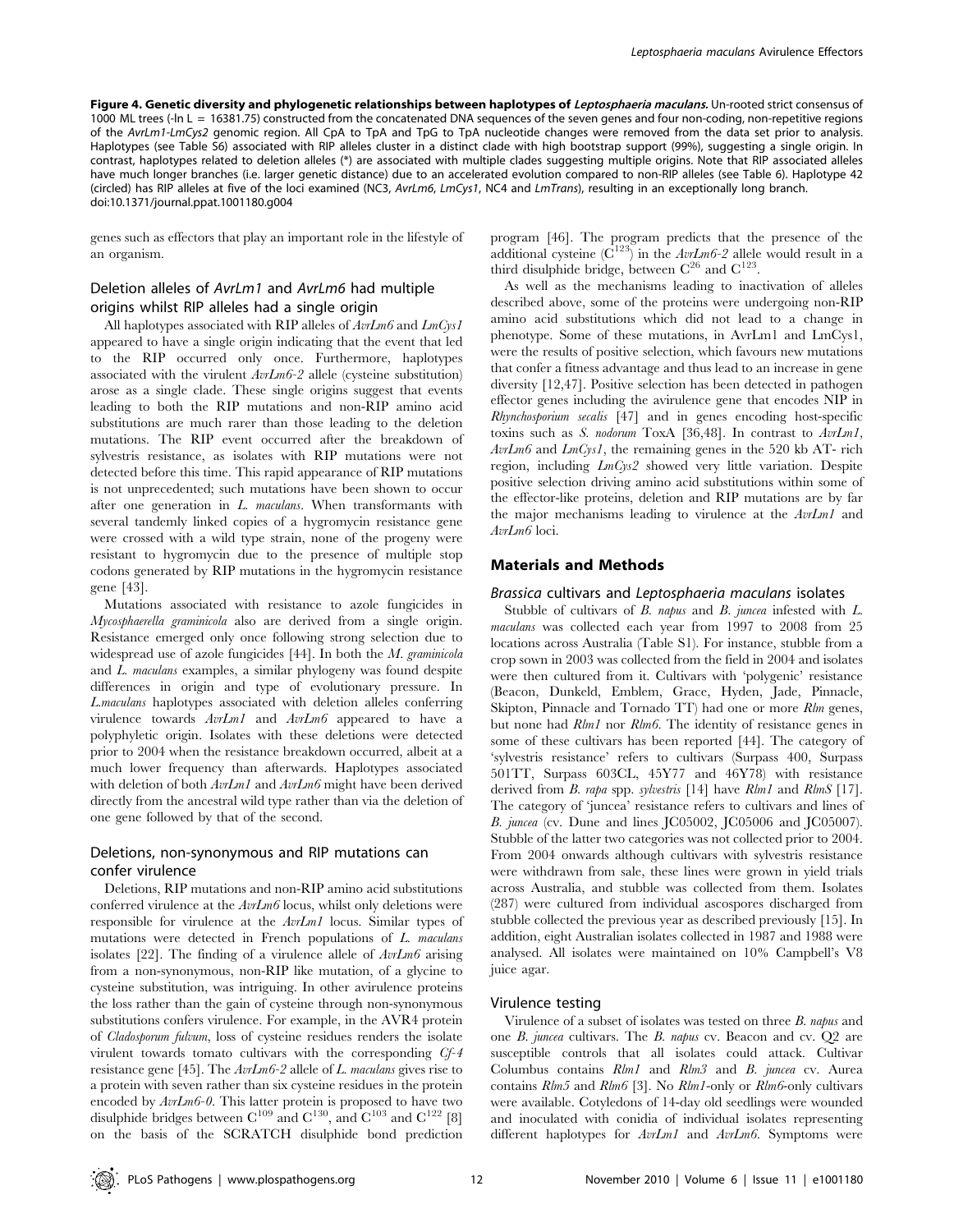assessed at 10, 14 and 17 days post-inoculation (dpi) and pathogenicity scores determined at 17 dpi by scoring lesions on a scale from 0 (no darkening around wounds) to 9 (large greygreen lesions with profuse sporulation). Mean pathogenicity scores (determined from 40 inoculation sites)  $\leq 3.9$  were assigned as an avirulent phenotype whilst scores  $\geq 4.0$  were assigned as a virulent phenotype [17].

#### Gene identification and primer design

Non-coding, non-repetitive regions in the AvrLm1-LmCys2 genomic region and genes 3' of  $AvLm6$  (Figure 1) were identified using published information [22] and by BLAST searches. Primers were designed upstream and downstream of start and stop codons to allow analysis of the sequences of entire open reading frames. For transcriptional analyses, primers were designed to amplify a 500–700 bp region of the coding sequence, flanking an intron where possible. All primers were designed using the program Primer3 [49] (Table S7). Primers to amplify the mating type locus and actin have been described previously [8,24].

The sequence information for all genes has been deposited in GenBank with the following accession numbers;  $AvI_m1$ , AM084345 [1], AvrLm6, AM259336 [2], LmCys1, GU332625, LmTrans, GU332626, LmGT, GU332627, LmMFS, GU332628 and LmCys2, GU332629.

#### Allele genotyping

Genomic DNA was isolated from mycelia. Conditions for all PCR experiments were  $95^{\circ}$ C for 3 min; 35 cycles of  $95^{\circ}$ C for 30 sec,  $59^{\circ}$ C for 30 sec and  $72^{\circ}$ C for 1 min;  $72^{\circ}$ C for 6 min. PCR products were purified using QIAquick PCR purification kit (Qiagen) and sequenced using BigDyeTM terminator cycling conditions. Sequences were analysed using Sequencher v 4.0.5. Deletion genotypes were assigned if no band was produced following amplification with the  $AvLm1$ ,  $AvLm6$  or  $LmCys2$ specific primers. Amplification of the mating type locus was a positive control for DNA quality. In a subset of eight isolates, deletion alleles were confirmed by Southern analysis of genomic DNA that had been digested with HindIII and hybridised with the appropriate probe (Figure S1). Additionally, PCR screens were performed on genomic DNA from two (for  $LmCys2$ ) to 25 (for  $AvLm6$  isolates using multiple primer sets that amplify specific regions of the AvrLm1, AvrLm6 and LmCys2 gene regions. These amplifications confirmed that the entire locus was deleted in all isolates tested (data not shown).

Allele sequences were analysed by RIPCAL for the presence of RIP mutations [25]. RIPCAL generates a RIP dominance score, which is the frequency of the dominant dinucleotide RIP mutation (in this case  $CpA \rightarrow TpA$ ) relative to the sum of the alternative mutations (CpC $\rightarrow$ TpC, CpG $\rightarrow$ TpG and CpT $\rightarrow$ TpT). Sequences with RIP dominance scores  $>1$  are considered to be highly RIPaffected. The 'model' sequence used for all RIPCAL analyses was the 'wild type' allele (designated with a  $-\theta$  suffix) from the isolate (v23.1.3) whose genome has been sequenced. The spatial distribution of RIP was assessed for each gene and four noncoding regions by comparing the ratio of mutated CpA or TpG sites detected by RIPCAL, relative to the number of available CpA and TpG nucleotides present within the wild type allele over a 100 bp rolling window.

#### Expression analysis

Ten infected cotyledons of B. napus cv. Beacon were harvested at 7 dpi. Necrotic tissue surrounding the inoculation wounds of each cotyledon was harvested using a hole punch (diameter 8 mm). Total RNA was purified from this tissue using the RNeasy Plant Mini Kit (Qiagen) and was treated with DNaseI (Invitrogen) before cDNA was synthesized using a first strand cDNA synthesis kit and an oligo-dT primer. End point RT-PCR was used to assess expression of AvrLm1, AvrLm6, LmCys1, LmCys2 and actin.

Quantitative RT-PCR was used to determine levels of expression of AvrLm1, AvrLm6, LmCys1 and LmCys2 in planta and in vitro culture. RNA was prepared from seven day old cultures of isolates with the wild type alleles of these genes, which were growing in 10% V8 juice. Additionally RNA was prepared from cotyledons of B. napus cv. Beacon 7 dpi infected with isolates with the wild type alleles of these genes. Total RNA and cDNA synthesis was performed as described above. Controls lacking reverse transcriptase were included. Quantitative RT-PCR was performed using Rotor-Gene 3000 equipment (Corbett Research, Australia) and QuantiTect SYBR Green PCR kit (QIAgen). A standard curve of amplification efficiency of each gene was generated from purified RT-PCR products [50]. Diluted RT product  $(1 \mu l)$  was added to 19  $\mu l$  of PCR mix and subjected to 40 cycles of PCR (30 s at  $94^{\circ}$ C, then  $60^{\circ}$ C and then  $72^{\circ}$ C). All samples were analysed in triplicate. The amplified product was detected every cycle at the end of the  $72^{\circ}$ C step. Melt curve analysis after the cycling confirmed the absence of non-specific products in the reaction. The fluorescence threshold (Ct) values were determined for standards and samples using the Rotor-Gene 5 software. Ct values were exported to Microsoft Excel and analysed [51]. Actin was used as a reference gene.

#### Phylogenetic analyses

Deviation from a constant rate of molecular evolution within the data sets (i.e. a ''molecular clock'') was assessed using the phylogeny-based likelihood ratio test (LRT) implemented in the program HyPhy [27]. To estimate the contribution of the RIP alleles, likelihoods were calculated both for the total data sets and for data sets excluding RIP alleles. MEGA was also used to infer relative rates of sequence evolution by calculating means of genetic distances (Kimura-2-Parameter) between haplotypes.

Evidence for non-neutral evolution was assessed using two complementary approaches by comparing the rate of nonsynonymous substitutions with the rate of synonymous substitutions ( $dN/dS = \omega$ ). Firstly, the analysis was based on the "sitewise" likelihood-ratio'' method as implemented in the SLR software package [52]. The test consists of performing a likelihood-ratio test on a site-wise basis, testing the null model (neutrality,  $\omega = 1$ ) against an alternative model  $\omega \neq 1$  (i.e. purifying selection  $\omega \leq 1$ ; positive selection  $\omega > 1$ ). Secondly,  $dN/dS = \omega$  was tested using a phylogenetic analysis based on maximum likelihood as implemented in the PAML software package [53]. Two codon substitution models were compared via likelihood ratio tests (LRT). The comparison included the likelihood estimates of the neutral null model (M7) and the alternative model of positive selection (M8). RIP alleles were excluded from these analyses since such alleles encode sequences with stop codons.

To test different hypotheses of emergence of haplotypes associated with RIP alleles (Table S6), tree topologies using concatenated DNA sequences of all the genes (AvrLm1, AvrLm6,  $LmCys1$ ,  $LmTrans$ ,  $LmGT$ ,  $LmMFS$  and  $LmCys2$ ) and non-coding, non-repetitive regions (NC1-4) were generated and compared using the Kishino–Hasegawa (KH) test [29] as implemented in PAUP\* 4.0b 10. Since the RIP mechanism produces the same mutations at specific sites, it is likely that formerly unrelated nucleotide sequences converge, leading to the false impression of similarity due to common descent. To avoid this bias, all CpA to TpA and TpG to TpA nucleotide changes were removed from the data set prior to inferring the phylogenetic relationships of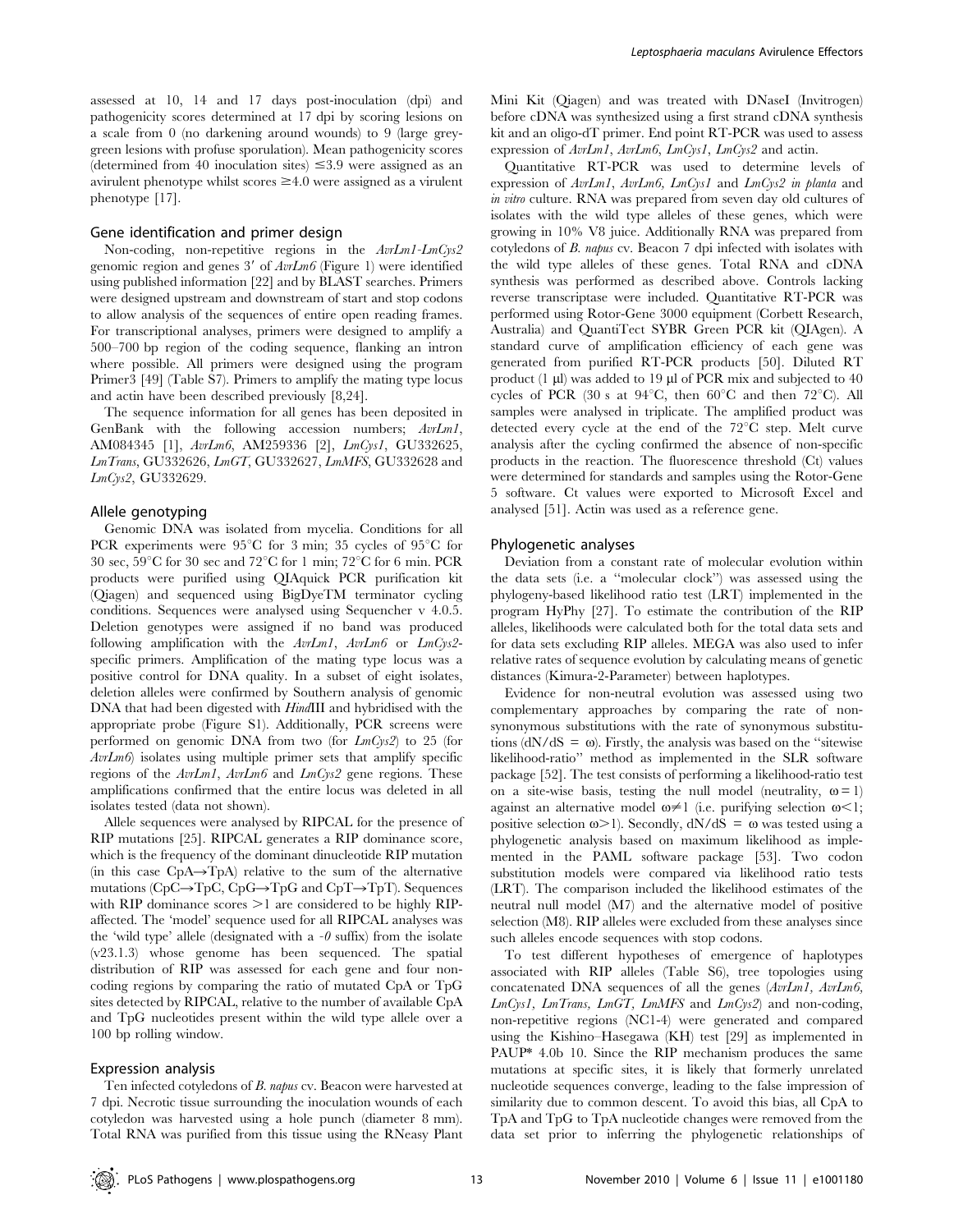haplotypes. Two alternative hypotheses were then compared; (i) haplotypes containing RIP alleles were monophyletic, i.e. they emerged only once. Trees representing this hypothesis were ''constrained'' by restricting RIP alleles to cluster only amongst each other (ii) haplotypes containing RIP alleles were polyphyletic, i.e. they emerged several times independently. Trees representing this alternative hypothesis were ''unconstrained'', i.e. the pairing of particular alleles in the topology was not restricted. One thousand trees were generated representing each hypothesis, and the probabilities  $(P)$  of obtaining better trees were assessed using two-tailed tests, the full optimization criterion and 1000 bootstrap replicates. The KH test was conducted for trees constructed under the maximum likelihood and the maximum parsimony criterion.

The phylogenetic relationship among isolates based on the concatenated DNA sequences of all genes and non-coding, nonrepetitive regions was assessed by PAUP\* using maximum likelihood. Tree searches were conducted with the ''fast-stepwiseaddition'' option and 1000 bootstrap replicates to assess statistical significance of nodes. The GTR-model with estimated substitution-rate matrix was used to evaluate molecular rate constancy.

# Supporting Information

Figure S1 Confirmation of deletion alleles for  $AvrLm1$ ,  $AvrLm6$ and  $LmCys2$  by Southern analysis of genomic DNA. (A) Hybridisation of an AvrLm1 probe to genomic DNA of two isolates that produced an amplicon after PCR using primers specific for  $AvLm1$  (lanes 1 and 7) and five isolates that did not (lanes 2–6). (B) Hybridisation of an AvrLm6 probe to genomic DNA of five isolates that produced an amplicon after PCR using primers specific for  $AvLm6$  (lane 1–3 and 7–8) and three isolates that did not (lanes 4–6). (C) Hybridisation of a  $LmCys2$  probe to genomic DNA of a single isolate that produced an amplicon after PCR using primers specific for  $LmCys2$  (lane 1) and one isolate that did not (lane 2). All genomic DNA was digested with HindIII. For three isolates, a 300 bp size difference was observed for genomic DNA fragments hybridising to the AvrLm6 probe. Since no HindIII sites are present in the coding sequence of AvrLm6 the size difference must be due to polymorphisms in HindIII sites outside the region analysed.

Found at: doi:10.1371/journal.ppat.1001180.s001 (1.55 MB EPS)

Figure S2 Distribution of RIP mutations across the NC3 region,  $LmCys1$  and  $LmTrans$ . The ratio of mutated CpA or TpG sites was compared to the number of CpA and TpG nucleotides present in the wild type allele over a 100 bp window for the NC3 region (A) and  $LmCysI$  (B) and  $LmTrans$  (C) genes. Regions where greater than 50% of potential RIP sites are mutated are highlighted in grey. The gene structure of  $LmCys1$  and  $LmTrans$  are represented above the respective graphs.

#### References

- 1. Fitt BDL, Brun H, Barbetti MJ, Rimmer SR (2006) World-wide importance of phoma stem canker (Leptosphaeria maculans and L. biglobosa) on oilseed rape (Brassica napus). Eur J Plant Pathol 114: 3–15.
- 2. Flor HH (1955) Host-parasite interactions in flax rust its genetic and other implications. Phytopathology 45: 680–685.
- 3. Balesdent MH, Attard A, Kuhn ML, Rouxel T (2002) New avirulence genes in the phytopathogenic fungus Leptosphaeria maculans. Phytopathology 92: 1122–1133.
- 4. Yu F, Lydiate DJ, Rimmer SR (2005) Identification of two novel genes for blackleg resistance in Brassica napus. Theor Appl Genet 110: 969–979.
- 5. Delourme R, Chevre AM, Brun H, Rouxel T, Balesdent MH, et al. (2006) Major gene and polygenic resistance to Leptosphaeria maculans in oilseed rape (Brassica napus). Eur J Plant Pathol 114: 41–52.
- 6. Yu F, Lydiate DJ, Rimmer SR (2008) Identification and mapping of a third blackleg resistance locus in Brassica napus derived from B. rapa subsp. sylvestris. Genome 51: 64–72.

Found at: doi:10.1371/journal.ppat.1001180.s002 (1.19 MB EPS)

Table S1 Leptosphaeria maculans isolates used in this study.

Found at: doi:10.1371/journal.ppat.1001180.s003 (0.04 MB DOC)

Table S2 Primers used in this study.

Found at: doi:10.1371/journal.ppat.1001180.s004 (0.06 MB DOC)

Table S3 Predicted gene structure of open reading frames within the AvrLm1-LmCys2 genomic region of Leptosphaeria maculans isolate v23.1.3.

Found at: doi:10.1371/journal.ppat.1001180.s005 (0.03 MB DOC)

Table S4 Haplotype characterisation of 295 Australian isolates of Leptosphaeria maculans based on alleles of AvrLm1, AvrLm6, LmCys1 and LmCys2.

Found at: doi:10.1371/journal.ppat.1001180.s006 (0.05 MB DOC)

Table S5 Alleles of LmTrans, LmGT and LmMFS in 84 Australian isolates of Leptosphaeria maculans.

Found at: doi:10.1371/journal.ppat.1001180.s007 (0.04 MB DOC)

Table S6 Haplotype characterisation of 84 Australian isolates of Leptosphaeria maculans based on alleles of seven genes and four noncoding, non-repetitive regions.

Found at: doi:10.1371/journal.ppat.1001180.s008 (0.11 MB DOC)

Table S7 Changes in allele frequencies of AvrLm1, AvrLm6, LmCys1 and LmCys2.

Found at: doi:10.1371/journal.ppat.1001180.s009 (0.04 MB DOC)

### Acknowledgments

We thank Steve Marcroft, Horsham for providing some of the L. maculans isolates and Thierry Rouxel and Marie-Hélène Balesdent, INRA-Bioger, Patrick Wincker, Genoscope, and Joelle Anselem, URGI, France for access to the genome sequence of  $L$ . maculans isolate v23.1.3.

#### Author Contributions

Conceived and designed the experiments: APVdW JKH BAM RPO BJH. Performed the experiments: APVdW AJC JKH PCB. Analyzed the data: APVdW AJC JKH PCB BAM RPO BJH. Contributed reagents/ materials/analysis tools: APVdW AJC BJH. Wrote the paper: APVdW JKH PCB BAM RPO BJH.

- 7. Rouxel T, Balesdent MH (2005) The stem canker (blackleg) fungus, Leptosphaeria maculans, enters the genomic era. Mol Plant Pathol 6: 225–241.
- 8. Fudal I, Ross S, Gout L, Blaise F, Kuhn ML, et al. (2007) Heterochromatin-like regions as ecological niches for avirulence genes in the Leptosphaeria maculans genome: map-based cloning of AvrLm6. Mol Plant Microbe Interact 20: 459–470.
- 9. Gout L, Fudal I, Kuhn ML, Blaise F, Eckert M, et al. (2006) Lost in the middle of nowhere: the AvrLm1 avirulence gene of the Dothideomycete Leptosphaeria maculans. Mol Microbiol 60: 67–80.
- 10. Parlange F, Daverdin G, Fudal I, Kuhn ML, Balesdent MH, et al. (2009) Leptosphaeria maculans avirulence gene AvrLm4-7 confers a dual recognition specificity by the Rlm4 and Rlm7 resistance genes of oilseed rape, and circumvents Rlm4-mediated recognition through a single amino acid change. Mol Microbiol 71: 851–863.
- 11. Hogenhout SA, Van der Hoorn RA, Terauchi R, Kamoun S (2009) Emerging concepts in effector biology of plant-associated organisms. Mol Plant Microbe Interact 22: 115–122.